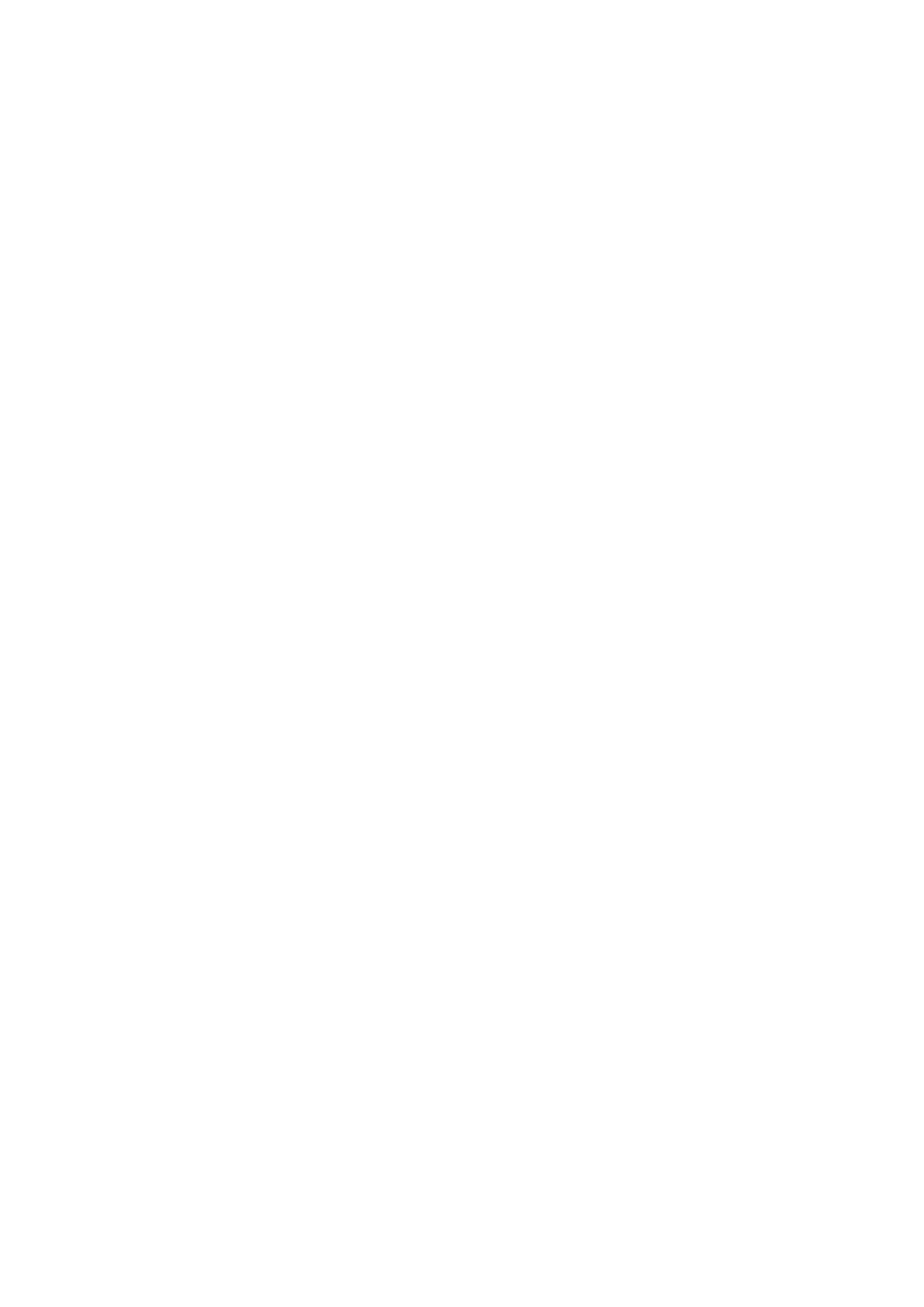

# **1 Welcome**

Board member Rangi McLean led the meeting in a karakia.

# **2 Apologies**

There were no apologies.

# **3 Declaration of Interest**

Member Tabetha Gorrie declared a conflict of interest with item 21, in relation to application LG2210-411 James Cook High School and did not speak or vote on this item.

Member Melissa Moore declared a conflict of interest with item 21, in relation to application LG2210-440 Nu'u Potopoto Under the umbrella of Falelalaga - Education, Cultural Arts Centre and did not speak or vote on this item.

Member Ken Penney declared a conflict of interest with item 21, in relation to application LG2210-416 Manurewa Business Association Inc. and did not speak or vote on this item.

# **4 Confirmation of Minutes**

Resolution number MR/2022/71

MOVED by Chairperson J Allan, seconded by Member D Pizzini:

#### **That the Manurewa Local Board:**

**a) confirm the ordinary minutes of its meeting, held on Thursday, 19 May 2022, as true and correct.**

**CARRIED**

# **5 Leave of Absence**

There were no leaves of absence.

#### **6 Acknowledgements**

#### **6.1 Acknowledgement - Her Majesty, Queen Elizabeth II**

Resolution number MR/2022/72

MOVED by Chairperson J Allan, seconded by Member K Penney:

# **That the Manurewa Local Board:**

**a) acknowledge and congratulate Her Majesty, Queen Elizabeth II on her Platinum Jubilee, the first British Monarch to mark 70 years of service to the people of the United Kingdom, the Realms and the Commonwealth.**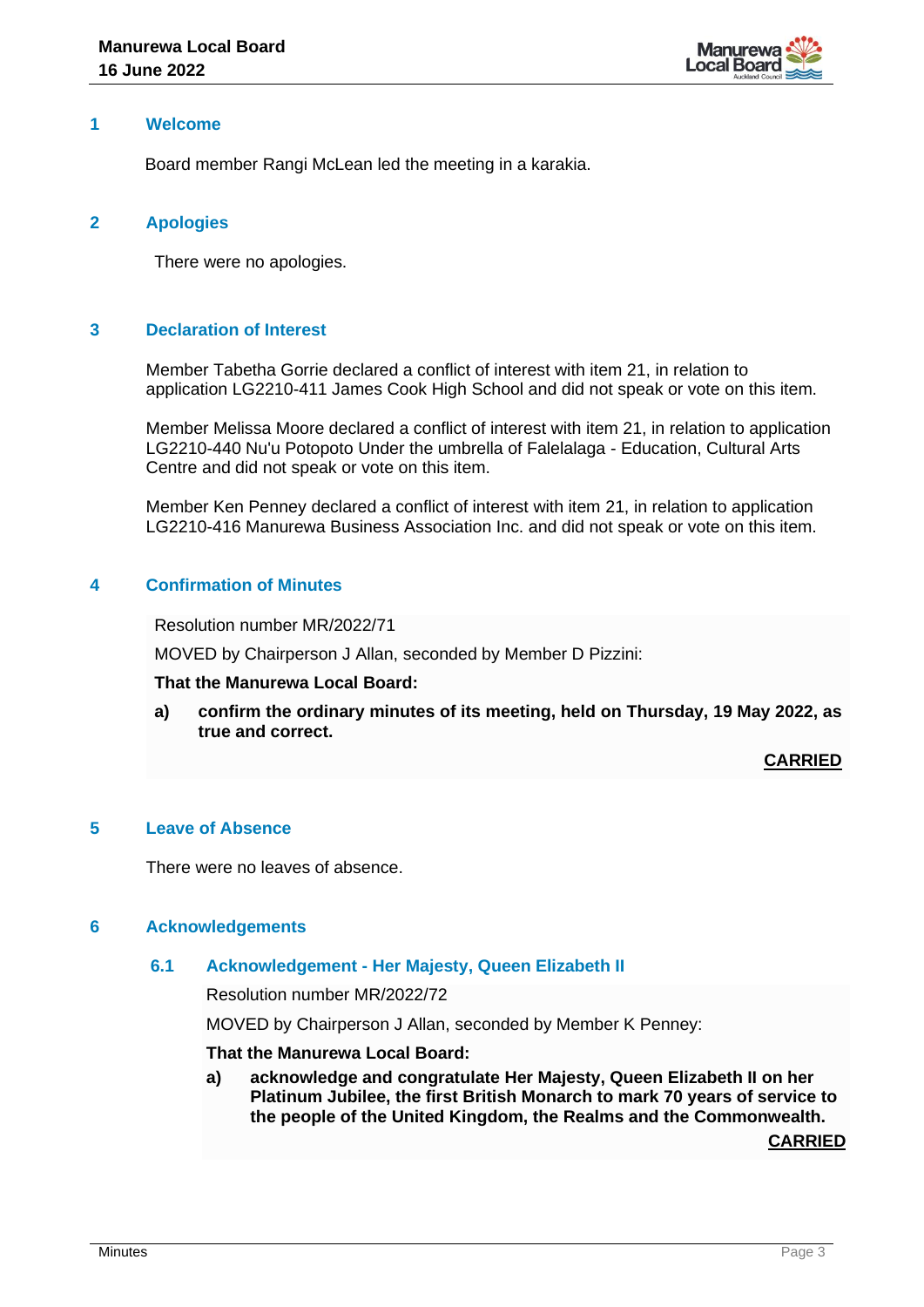

# **6.2 Acknowledgement – Passing of Joe Hawke**

The board observed a moment of silence.

Resolution number MR/2022/73

MOVED by Member R McLean, seconded by Member D Pizzini:

# **That the Manurewa Local Board:**

**a) acknowledge the passing of Joe Hawke.**

**Joe was a former member of Parliament, he served several terms as a member of the Ngāti Whātua Ōrākei Māori Trust Board and played an important role in the tribe's Treaty of Waitangi claims negotiations. In 2008 Joe received the Insignia of a Member of the New Zealand Order of Merit, for services to Māori and the community.** 

**CARRIED**

# **7 Petitions**

There were no petitions.

#### **8 Deputations**

# **8.1 Deputation - Golf New Zealand**

Thiem Nguyen, General Manger of Golf and Community Development at Golf New Zealand was in attendance to speak to the board about Auckland Council's Draft Golf Investment Plan.

Resolution number MR/2022/74

MOVED by Chairperson J Allan, seconded by Member K Penney:

#### **That the Manurewa Local Board:**

**a) whakamihi / thank Thiem Nguyen, General Manger of Golf and Community Development at Golf New Zealand, for his attendance.** 

**CARRIED**

# **9 Public Forum**

There was no public forum.

#### **10 Extraordinary Business**

There was no extraordinary business.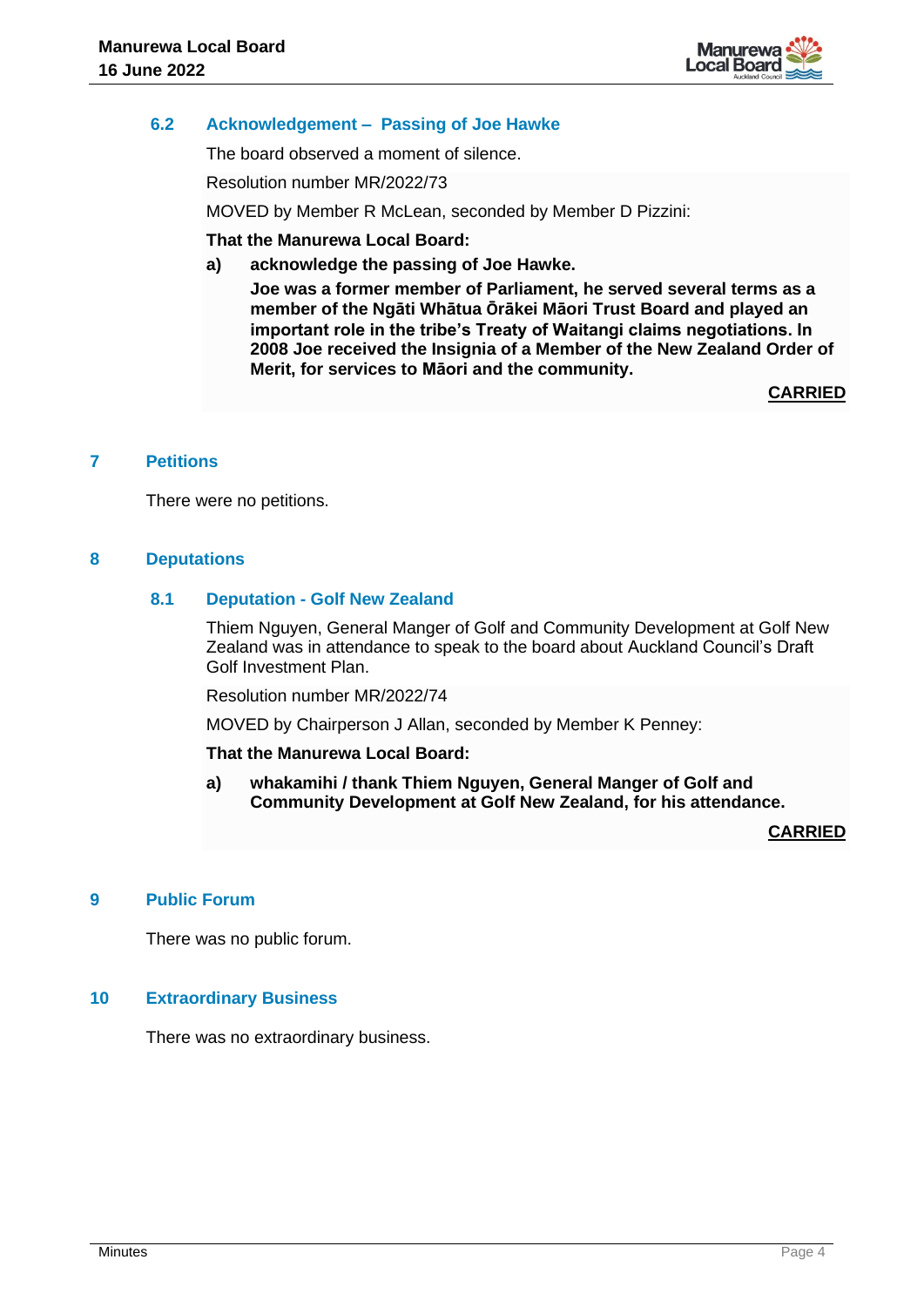

# **11 Manurewa Youth Council Quarterly Update**

Resolution number MR/2022/75

MOVED by Chairperson J Allan, seconded by Deputy Chairperson M Moore:

# **That the Manurewa Local Board:**

**a) whiwhi / receive the Manurewa Youth Council quarterly update.** 

**CARRIED**

Note: Member Rangi McLean left the meeting at 6.49pm.

# **12 Governing Body Members' Update**

Councillor Angela Dalton's written update was tabled at the meeting.

A copy has been placed on the official minutes and is available on the Auckland Council website as a minutes attachment.

Resolution number MR/2022/76

MOVED by Chairperson J Allan, seconded by Member K Penney:

# **That the Manurewa Local Board:**

**a) whiwhi / receive the written and verbal update from Councillor Angela Dalton and the verbal update from Councillor Daniel Newman.**

# **CARRIED**

# **Attachments**

A 16 June 2022, Manurewa Local Board - Item 12 Governing Body Members' Update - Councillor Angela Dalton written update

# **13 Members' Update**

Resolution number MR/2022/77

MOVED by Member K Penney, seconded by Chairperson J Allan:

#### **That the Manurewa Local Board:**

**a) whiwhi / receive the verbal updates from Members Melissa Moore and Ken Penney**.

#### **CARRIED**

# **14 Chairperson's Update**

Resolution number MR/2022/78

MOVED by Member K Penney, seconded by Member D Pizzini:

#### **That the Manurewa Local Board:**

**a) whiwhi / receive the verbal report from the Manurewa Local Board Chairperson.**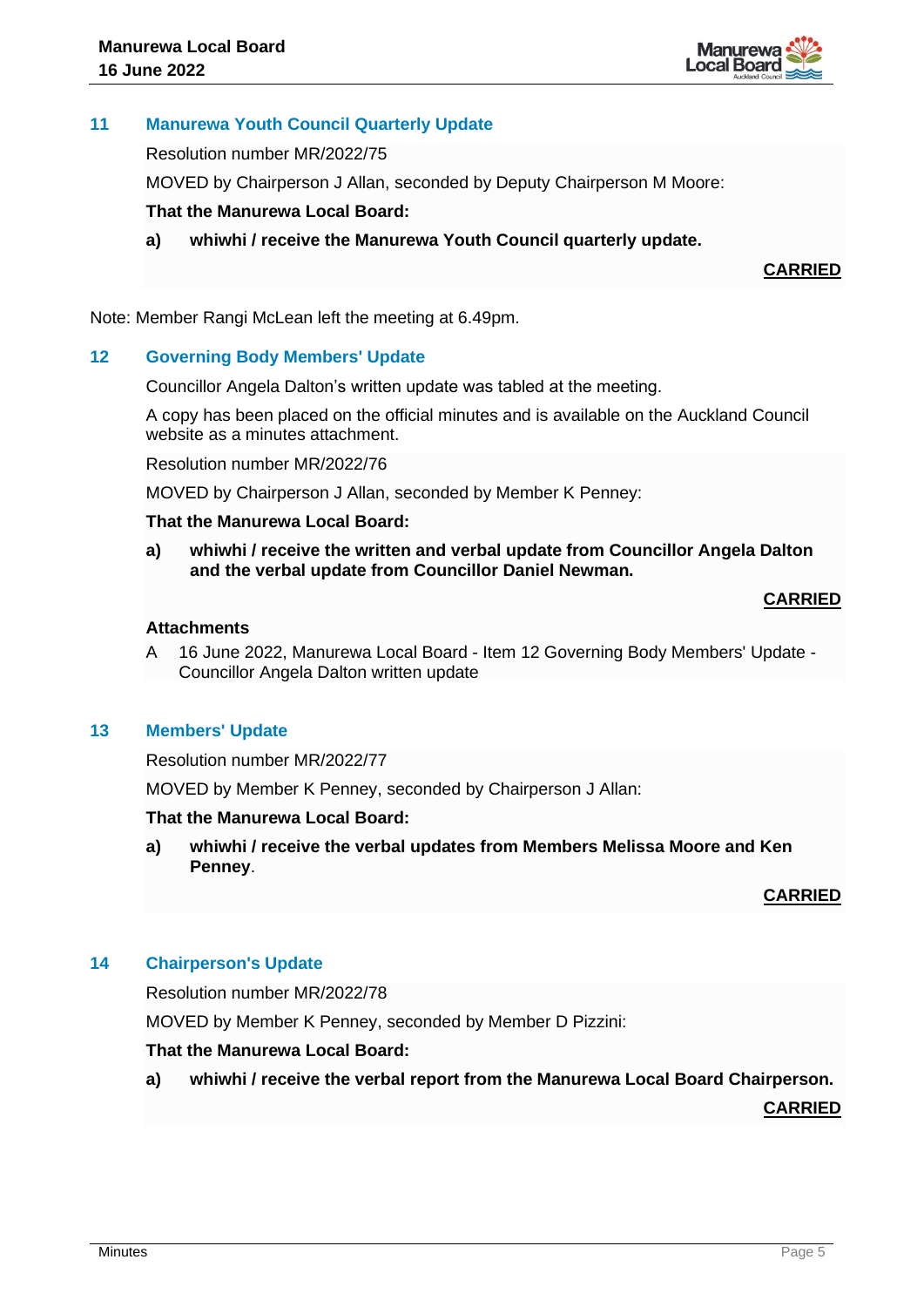

# **15 Approval of the 2022/2023 Manurewa Local Board Customer and Community Services work programme**

Resolution number MR/2022/79

MOVED by Chairperson J Allan, seconded by Member G Murphy:

# **That the Manurewa Local Board:**

**a) approve the 2022/2023 Customer and Community Services work programme and its associated budget (Attachment A to the agenda report) subject to the following amendments:**

**i)**

| <b>Work</b>                                                                            | <b>Action</b>                                                                                                                                                                                                                                                                                                                            | <b>Change</b>                                                                                                                                                                                                |  |
|----------------------------------------------------------------------------------------|------------------------------------------------------------------------------------------------------------------------------------------------------------------------------------------------------------------------------------------------------------------------------------------------------------------------------------------|--------------------------------------------------------------------------------------------------------------------------------------------------------------------------------------------------------------|--|
| programme<br>line item                                                                 |                                                                                                                                                                                                                                                                                                                                          |                                                                                                                                                                                                              |  |
| 270 Support<br>Māori-led<br>aspirations                                                | Remove the following wording from<br>the Activity Description:<br><b>Support Mäori community</b><br>programmes and<br>activations that enable and elevate<br>Māori heritage, Te Reo Māori and<br>celebrate Te Ao Māori - \$20,000<br>Partner with Iwi to showcase and<br>celebrate Māori culture, stories, and<br>identity - \$20,000.00 | <b>Add the following</b><br>wording the Activity<br><b>Description:</b><br><b>Partner with Iwi and</b><br>mataawaka to<br>showcase and<br>celebrate Māori<br>culture, stories, and<br>identity - \$40,000.00 |  |
| 270 Support<br>Māori-led<br>aspirations                                                | Modify budget amount for 2022/2023                                                                                                                                                                                                                                                                                                       | <b>Budget to read</b><br>\$73,000                                                                                                                                                                            |  |
| 559 Clendon<br><b>Park Skate</b><br><b>Activation</b>                                  | <b>Modify Activity Description</b>                                                                                                                                                                                                                                                                                                       | Delete the word<br>custodian from the<br><b>Activity Description</b>                                                                                                                                         |  |
| <b>562 Randwick</b><br><b>Park Skate</b><br><b>Activation</b>                          | <b>Modify Activity Description</b>                                                                                                                                                                                                                                                                                                       | Delete the word<br>custodian from the<br><b>Activity Description</b>                                                                                                                                         |  |
| 605 Tington<br><b>Park service</b><br>assessment                                       | Modify budget amount for 2022/2023<br>and modify budget source                                                                                                                                                                                                                                                                           | Budget to read \$0 -<br><b>ABS opex</b>                                                                                                                                                                      |  |
| <b>637 Rowandale</b><br><b>Reserve</b><br>service<br>assessment                        | Modify budget amount for 2022/2023<br>and modify budget source                                                                                                                                                                                                                                                                           | Budget to read \$0 -<br><b>ABS opex</b>                                                                                                                                                                      |  |
| <b>3008 MR: Sport</b><br>and active<br>recreation<br>facilities plan<br>implementation | Modify budget amount for 2022/2023                                                                                                                                                                                                                                                                                                       | <b>Decrease budget</b><br>from \$150,000 to<br>\$140,000                                                                                                                                                     |  |
| <b>3528 MR Play</b><br><b>Network Gap</b><br><b>Analysis</b>                           | This line item is missing from the<br>work programme attachment, but is<br>referenced in the report.<br>The line item includes the Activity<br><b>Description:</b>                                                                                                                                                                       | Add the line item to<br><b>Attachment A-</b><br>budget allocation<br>\$30,000                                                                                                                                |  |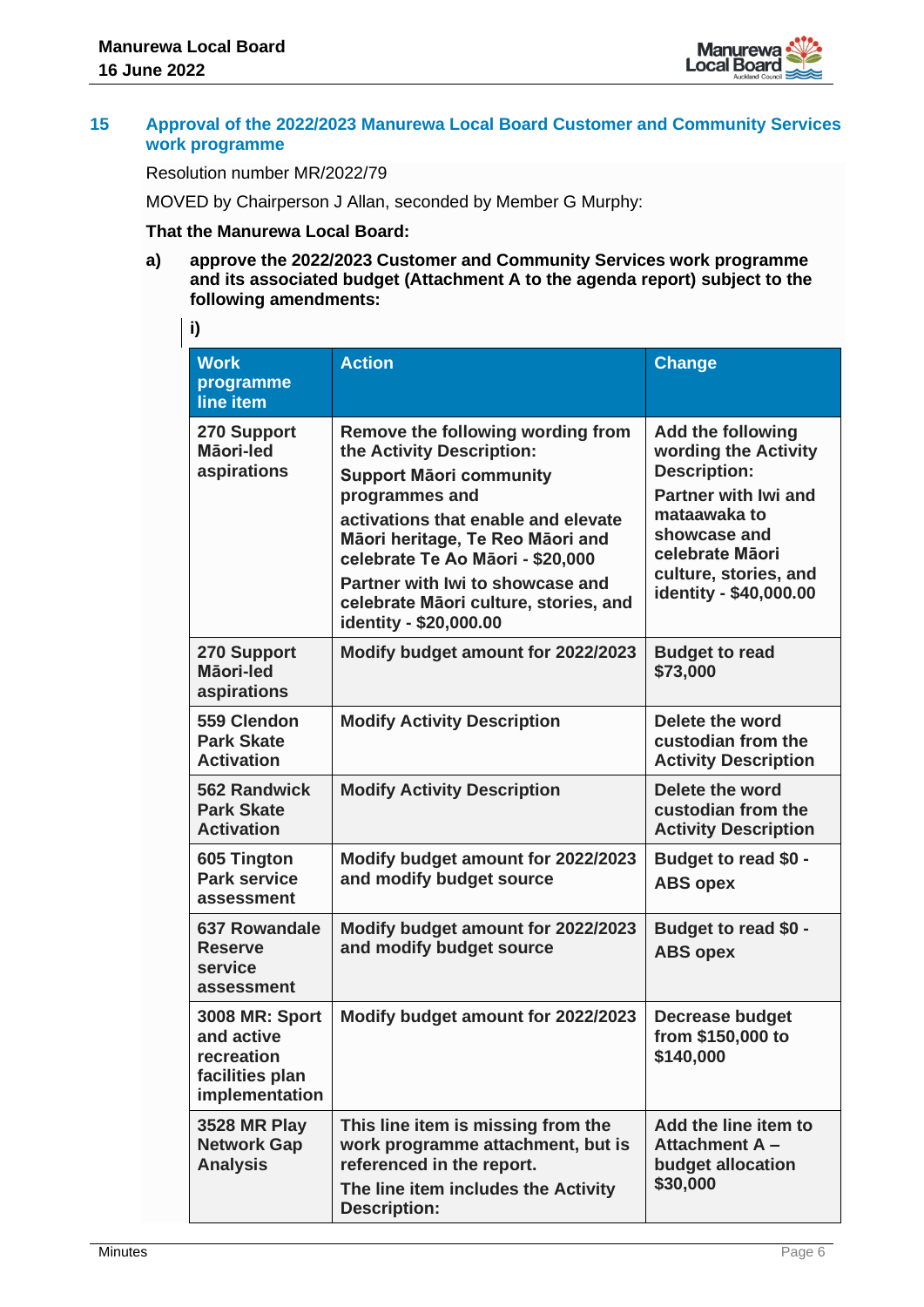

| Develop a Play Network Gap          |  |
|-------------------------------------|--|
| Analysis of current play provision  |  |
| levels across the Manurewa Local    |  |
| Board area, identify geographic and |  |
| experiential gaps in provision and  |  |
| opportunities to improve the        |  |
| network.                            |  |
|                                     |  |
|                                     |  |

- **b) approve in principle the 2023/2024 Customer and Community Services work programme (Attachment A to the agenda report)**
- **c) approve in principle the 2024/2025 Customer and Community Services - Community Facilities only work programme (Attachment A to the agenda report)**
- **d) approve the Risk Adjusted Programme projects identified in the 2022/2023 Customer and Community Services work programme (Attachment A to the agenda report)**
- **e) note the opportunity to provide feedback for consideration by the Parks, Arts, Community and Events Committee on projects funded from the Landslide Prevention, Local Parks and Sports Field Development budgets (Attachment D to the agenda report)**
- **f) note that funding for the Coastal Renewals, Landslide Prevention, Local Parks and Sports Field Development budgets is subject to approval by the Parks, Arts, Community and Events Committee**
- **g) note that there may be minor changes to year one of the 2022/2023 Local Board C&CS Work Programme, and other changes in years 2 and 3 which are approved in principle, due to Annual Budget decisions affecting capital budgets and that changes required will be discussed with and reported to the local board early in the new financial year.**

# **16 Approval of the 2022/2023 Manurewa Local Board Infrastructure and Environmental Services Work Programme**

Resolution number MR/2022/80

MOVED by Member T Gorrie, seconded by Deputy Chairperson M Moore:

#### **That the Manurewa Local Board:**

**a) approve its 2022/2023 Infrastructure and Environmental Services work programme and associated budgets, as summarised in the table below (Attachment A to the agenda report):** 

| <b>Activity name</b>                                | 2022/2023 budget for<br>approval |
|-----------------------------------------------------|----------------------------------|
| Awa restoration programme                           | \$45,000                         |
| Industrial pollution prevention programme<br>– Wiri | \$32,000                         |
| <b>Manukau Harbour Forum</b>                        | \$8,000                          |
| <b>Manurewa waste minimisation</b>                  | \$50,000                         |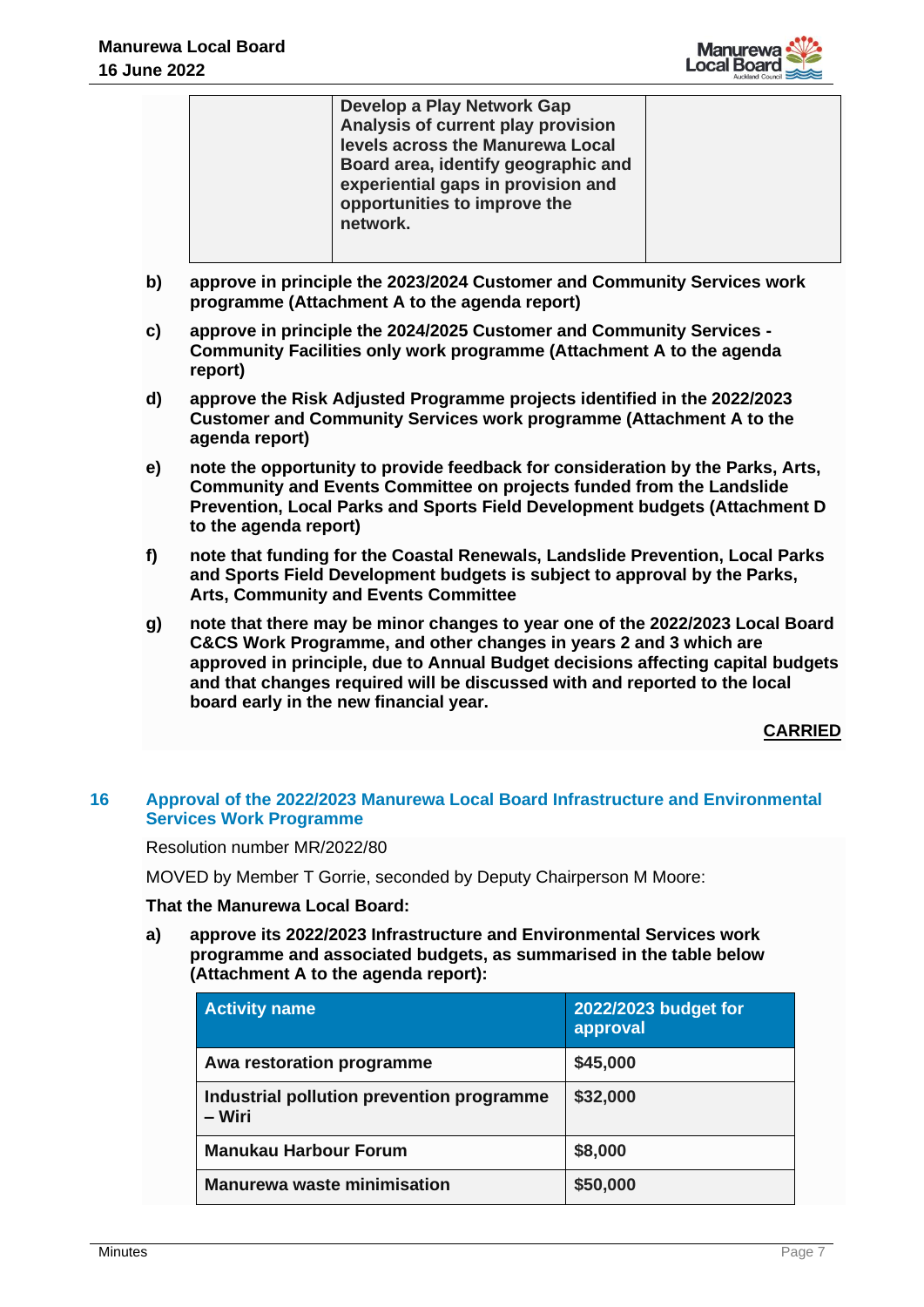

| Papakura Stream restoration programme | \$13,000  |  |
|---------------------------------------|-----------|--|
| <b>Pest Free Urban South</b>          | \$40,000  |  |
| <b>Total</b>                          | \$188,000 |  |

- **b) approve in principle the 2023/2024 Infrastructure and Environmental Services work programmes (Attachment A to the agenda report)**
- **c) note that the indicative programmes and budgets for 2023/2024 are subject to change and will be confirmed on an annual basis through the approval of the respective work programmes.**

# **17 Approval of the Manurewa Local Board Tātaki Auckland Unlimited work programme 2022/2023**

Resolution number MR/2022/81

MOVED by Deputy Chairperson M Moore, seconded by Member D Pizzini:

# **That the Manurewa Local Board:**

**a) approve the Tātaki Auckland Unlimited work programme 2022/2023 (Attachment A to the agenda report).**

**CARRIED**

# **18 Approval of the Manurewa Local Board Auckland Emergency Management work programme 2022/2023**

Resolution number MR/2022/82

MOVED by Deputy Chairperson M Moore, seconded by Member K Penney:

#### **That the Manurewa Local Board:**

**a) approve the Auckland Emergency Management work programme 2022/2023 (Attachment A).**

**CARRIED**

# **19 Memorial Seat Donation - St Annes Foreshore Reserve**

Resolution number MR/2022/83

MOVED by Chairperson J Allan, seconded by Member K Penney:

#### **That the Manurewa Local Board:**

**a) accept the donation of a memorial seat and plaque from Mr Tony Bailey in memory of Mrs Cara Bailey and approve its location within St Annes Foreshore Reserve.**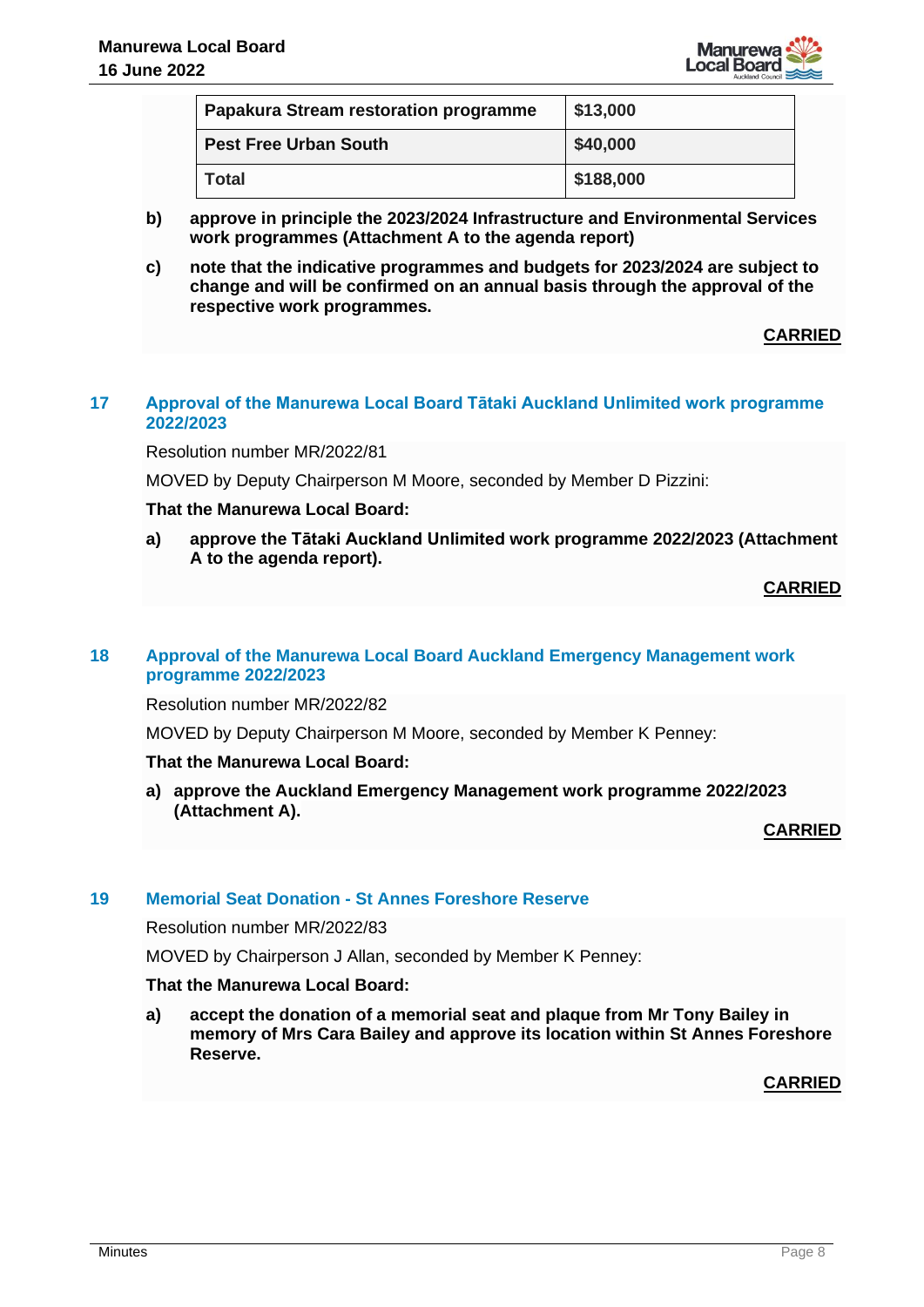

# **20 Sport and Recreation Facilities Investment Fund 2022 - Local Board views**

#### Resolution number MR/2022/84

MOVED by Chairperson J Allan, seconded by Deputy Chairperson M Moore:

# **That the Manurewa Local Board:**

- **a) endorse the following applications to be considered for investment through the Sport and Recreation Facilities Investment Fund 2022:**
	- **i) Parafed Auckland Auckland Paraplegic Community Sport and Recreation Gym Manukau SuperClinic, 901 Great South Road, Wiri \$68,787.50**
- **b) express the following views regarding this application to the fund:**
	- **i) the board strongly supports this application noting that it aligns to our Manurewa Local Board Plan aspiration for accessible and welcoming facilities, and will mean that people in our community will have a fully accessible gym on their doorstep.**

**CARRIED**

# **21 Manurewa Local Grant Round Four 2021/2022 grant allocations**

Member Tabetha Gorrie declared a conflict of interest with item 21, in relation to application LG2210-411 James Cook High School and did not speak or vote on this item.

Member Melissa Moore declared a conflict of interest with item 21, in relation to application LG2210-440 Nu'u Potopoto Under the umbrella of Falelalaga - Education, Cultural Arts Centre and did not speak or vote on this item.

Member Ken Penney declared a conflict of interest with item 21, in relation to application LG2210-416 Manurewa Business Association Inc. and did not speak or vote on this item.

Resolution number MR/2022/85

MOVED by Chairperson J Allan, seconded by Member D Pizzini:

#### **That the Manurewa Local Board:**

**a) agree to fund, part-fund or decline applications in Manurewa Local Grant Round Four 2021/2022 as follows:**

| <b>Applicat</b><br>ion ID | <b>Organisation</b>                                                            | <b>Main focus</b> | <b>Requesting</b><br>funding for                                                                                                    | <b>Amount</b><br>requested | <b>Decision</b>               |
|---------------------------|--------------------------------------------------------------------------------|-------------------|-------------------------------------------------------------------------------------------------------------------------------------|----------------------------|-------------------------------|
| LG2210-<br>401            | Weymouth<br><b>Residents</b><br>and<br><b>Ratepayers</b><br><b>Association</b> | <b>Community</b>  | <b>Towards the</b><br>cost of<br>publishing at<br>10 Lucas<br>Place,<br>Weymouth<br>from July<br>2022 to<br><b>December</b><br>2022 | \$4,000.00                 | \$2,000.00<br><b>Approved</b> |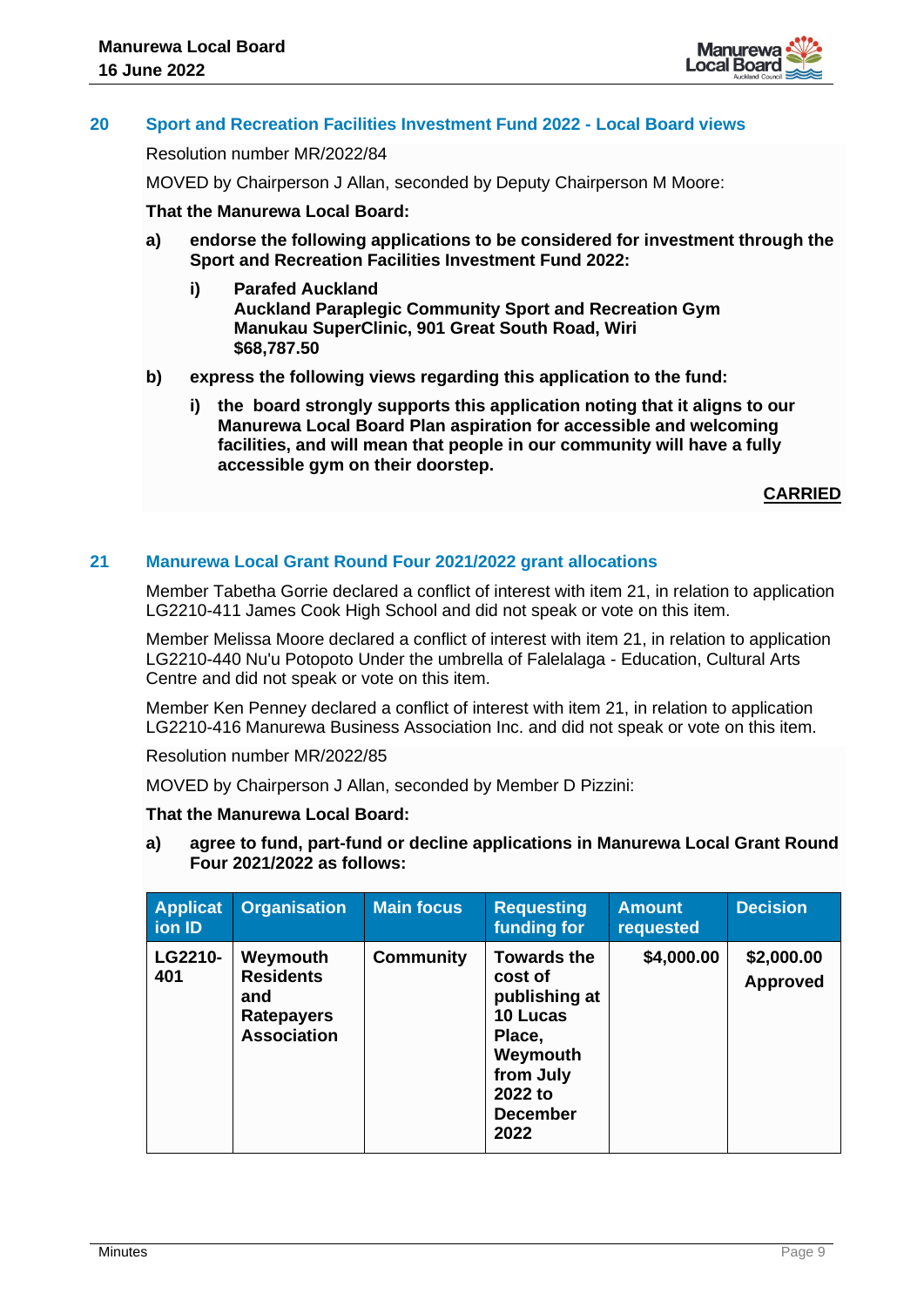

| LG2210-<br>403 | <b>The Rising</b><br><b>Foundation</b>                            | <b>Community</b> | <b>Towards</b><br>operating<br>costs of<br>Programme<br><b>Coordinator</b><br>at Manurewa<br><b>High School</b><br>from July<br>2022 to<br><b>September</b><br>2022                                                                                                                       | \$4,230.00 | \$4,230.00<br><b>Approved</b> |
|----------------|-------------------------------------------------------------------|------------------|-------------------------------------------------------------------------------------------------------------------------------------------------------------------------------------------------------------------------------------------------------------------------------------------|------------|-------------------------------|
| LG2210-<br>404 | <b>Retima House</b>                                               | <b>Community</b> | <b>Towards</b><br>catering,<br>certification<br>and<br>purchasing<br>of the gears<br>for the<br>Retima<br>sewing<br>workshop<br>from July<br>2022 to July<br>2022                                                                                                                         | \$1,000.00 | \$1,000.00<br><b>Approved</b> |
| LG2210-<br>405 | Youthline<br><b>Auckland</b><br><b>Charitable</b><br><b>Trust</b> | <b>Community</b> | <b>Towards the</b><br>portion of<br>the<br><b>Manurewa</b><br>area<br>operational<br>costs of the<br><b>Helpline</b><br>from July<br>2022 to<br><b>March 2023</b>                                                                                                                         | \$2,500.00 | \$1,000.00<br><b>Approved</b> |
| LG2210-<br>407 | <b>Genevieve</b><br>Sang-Yum                                      | <b>Community</b> | <b>Towards</b><br>facilitator<br>wages,<br>venue hire<br>and<br>purchase of<br>food and<br>water for the<br><b>Community</b><br><b>Safety</b><br>Programme<br>in 11<br><b>Beihlers</b><br>road,<br>Manurewa,<br><b>Auckland</b><br><b>2103 from</b><br><b>July 2022 to</b><br>August 2022 | \$1,000.00 | \$1,000.00<br><b>Approved</b> |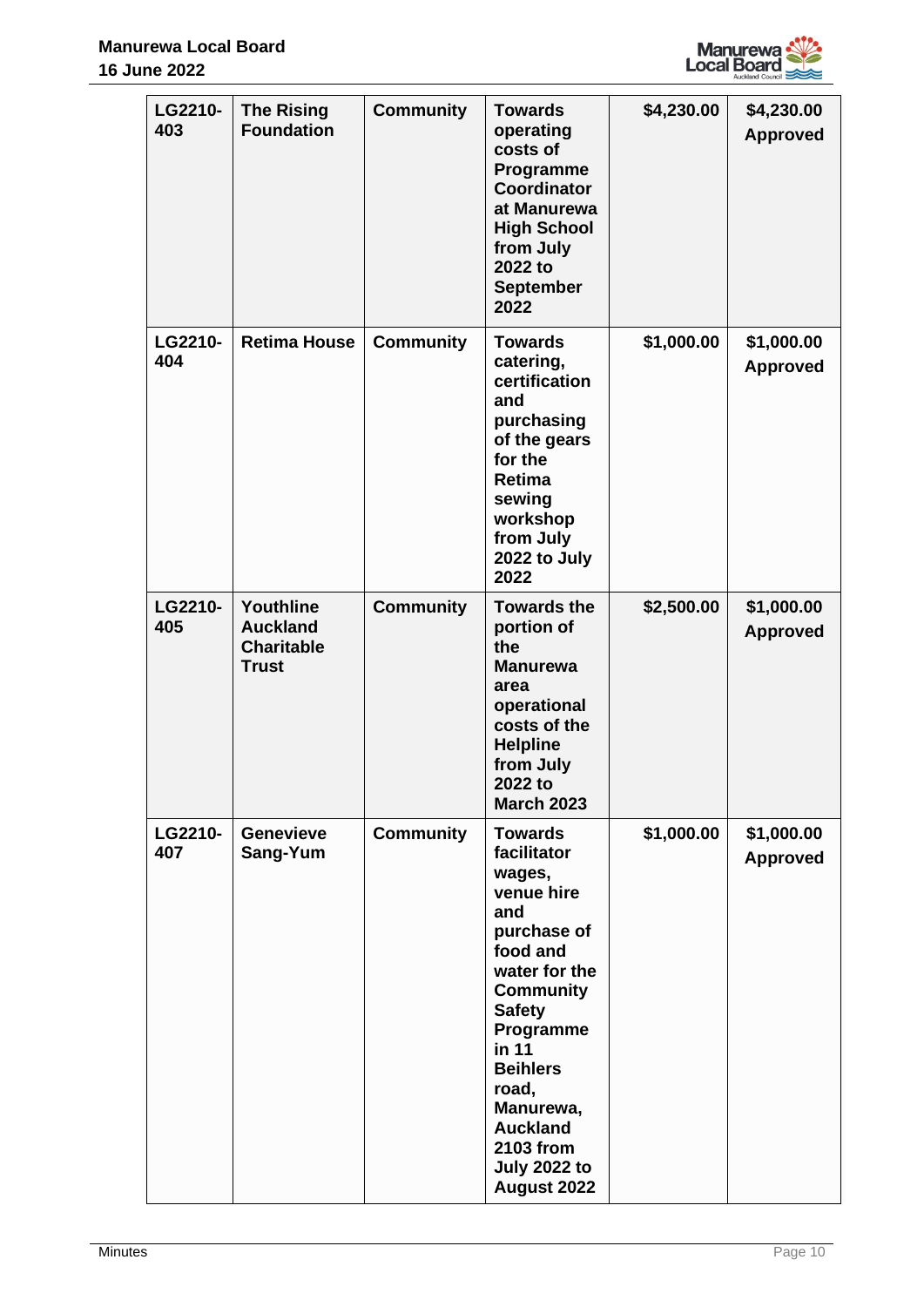

| LG2210-<br>408 | <b>Graeme</b><br><b>Dingle</b><br><b>Foundation</b><br><b>Auckland</b>                                        | <b>Community</b>               | <b>Towards</b><br><b>Kiwi Can</b><br>Delivery at<br><b>Manurewa</b><br><b>West School</b><br>(Term 3)<br>from July<br>2022 to<br><b>September</b><br>2022                                                    | \$6,000.00  | \$2,000.00<br><b>Approved</b> |
|----------------|---------------------------------------------------------------------------------------------------------------|--------------------------------|--------------------------------------------------------------------------------------------------------------------------------------------------------------------------------------------------------------|-------------|-------------------------------|
| LG2210-<br>409 | <b>Shiloh</b><br><b>Creative Life</b><br><b>Centre</b><br><b>Charitable</b><br><b>Trust</b>                   | <b>Arts and</b><br>culture     | <b>Towards</b><br>artist<br>facilitation<br>fees for term<br>3 & term 4 in<br><b>Nathan</b><br><b>Homestead</b><br>from August<br>20222 to<br><b>November</b><br>2022                                        | \$10,800.00 | \$5,000.00<br><b>Approved</b> |
| LG2210-<br>410 | <b>Totara Park</b><br><b>Mountain</b><br><b>Bike Club INC</b>                                                 | <b>Sport and</b><br>recreation | <b>Towards</b><br><b>Totara Park</b><br><b>MTB Trail</b><br><b>Maintenance</b><br><b>Fund from</b><br><b>July 2022 to</b><br><b>March 2023</b>                                                               | \$10,000.00 | \$5,000.00<br><b>Approved</b> |
| LG2210-<br>411 | <b>James Cook</b><br><b>High School</b>                                                                       | <b>Arts and</b><br>culture     | <b>Towards</b><br>cost of<br>purchasing<br>the Taiaha<br>and Guitars<br>for James<br><b>Cook High</b><br><b>School</b><br><b>Marae from</b><br><b>July 2022 to</b><br><b>December</b><br>2022                | \$10,384.16 | \$4,000.00<br><b>Approved</b> |
| LG2210-<br>413 | <b>Auckland</b><br><b>Southern</b><br><b>District</b><br><b>Chinese</b><br><b>Association</b><br>Incorporated | <b>Community</b>               | <b>Towards</b><br>venue hire,<br>instructor<br>allowance<br>and Māori<br>culture<br>promotion<br>activities fee<br>at St Lukes<br>Anglican<br><b>Church from</b><br><b>July 2022 to</b><br><b>March 2023</b> | \$7,885.00  | \$2,000.00<br><b>Approved</b> |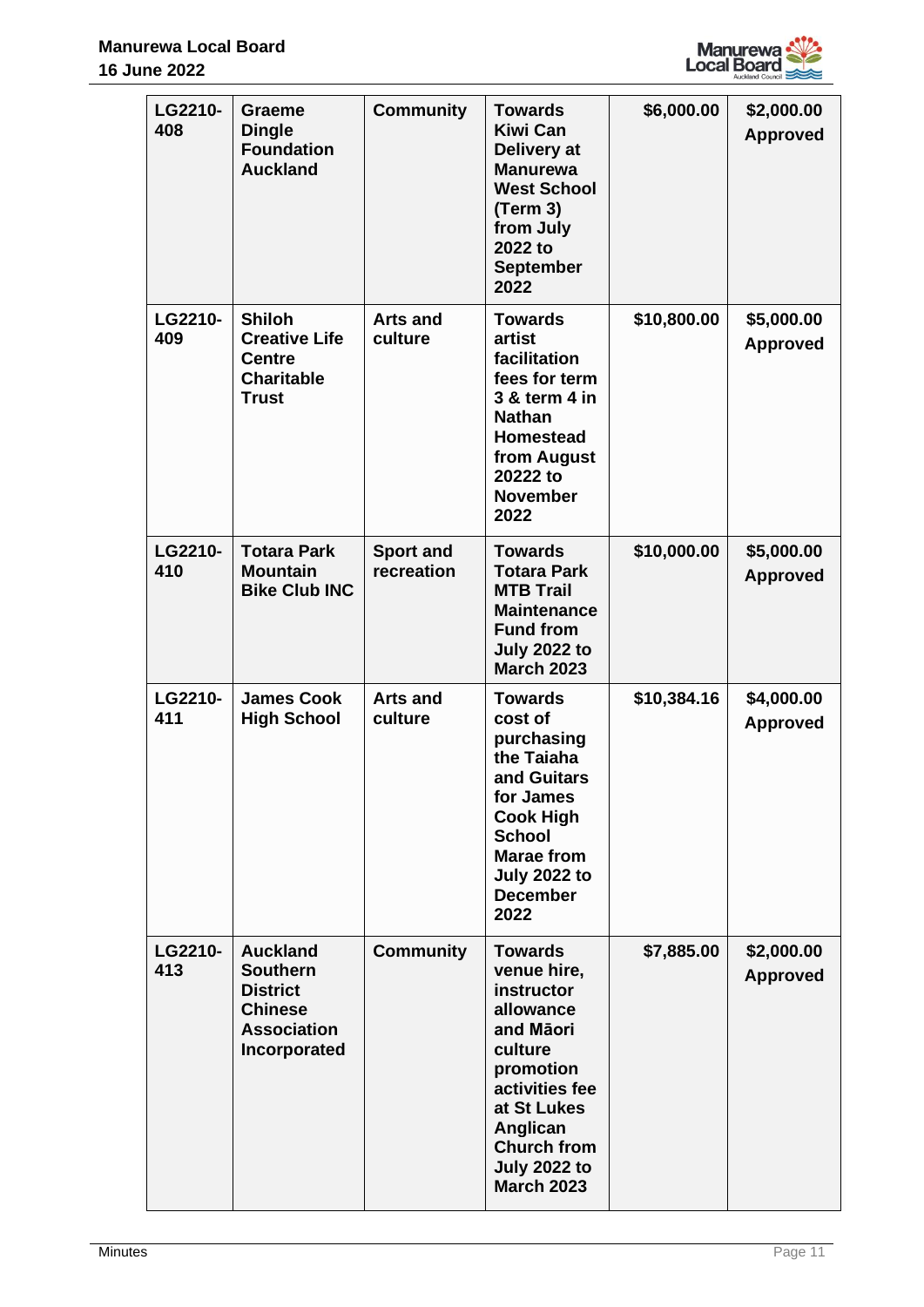

| LG2210-<br>414 | <b>Manurewa</b><br><b>Playcentre</b>                             | <b>Community</b> | <b>Towards</b><br><b>Manurewa</b><br><b>Playcentre</b><br>Wharenui at<br><b>7 Lupton</b><br>Road,<br>Manurewa,<br><b>Auckland</b><br>from July<br>2022 to July<br>2022                                              | \$3,489.04  | \$3,489.04<br><b>Approved</b>  |
|----------------|------------------------------------------------------------------|------------------|---------------------------------------------------------------------------------------------------------------------------------------------------------------------------------------------------------------------|-------------|--------------------------------|
| LG2210-<br>415 | <b>YMCA North</b><br>Incorporated                                | <b>Community</b> | <b>Towards</b><br><b>Raise Up</b><br>Youth<br><b>Developmen</b><br>t Programme<br>- Manurewa<br>crew at The<br>Space, 4<br><b>Station</b><br>Road,<br>Manurewa.<br><b>From July</b><br>2022 to<br><b>March 2023</b> | \$10,000.00 | \$5,000.00<br><b>Approved</b>  |
| LG2210-<br>416 | <b>Manurewa</b><br><b>Business</b><br><b>Association</b><br>Inc. | <b>Community</b> | <b>Towards</b><br>Resurfacing<br>of Clendon<br>basketball<br>court from<br><b>July 2022 to</b><br><b>July 2022</b>                                                                                                  | \$11,475.00 | \$11,475.00<br><b>Approved</b> |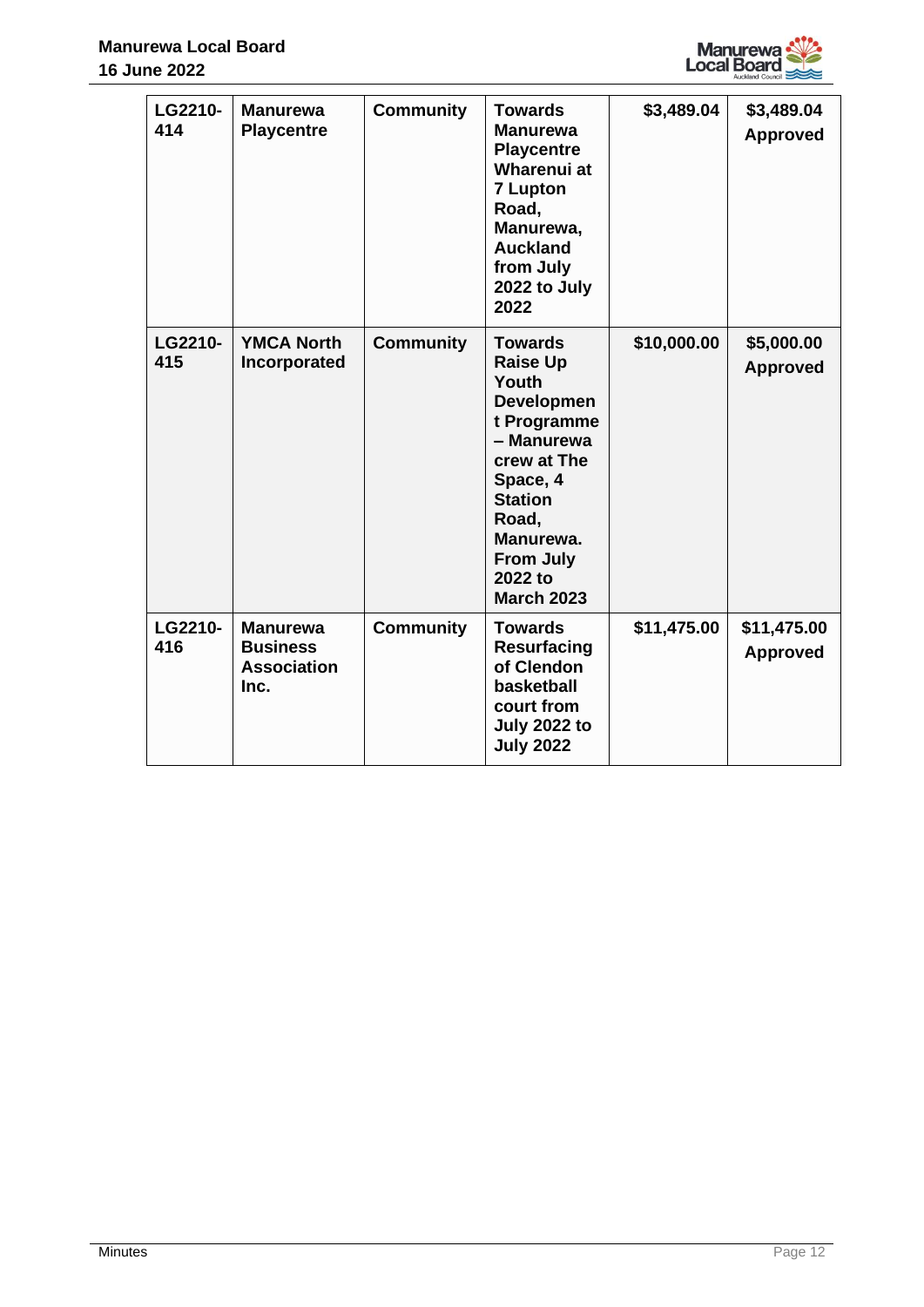

|  | LG2210-<br>417 | <b>South East</b><br><b>Auckland</b><br><b>Senior</b><br><b>Citizens'</b><br><b>Association</b><br><b>Inc</b> | <b>Community</b> | <b>Towards</b><br>venue hire,<br>catering, hall<br>set up,<br>decorations,<br>cleaning,<br>performance<br>and sound<br>system for<br><b>Celebrating</b><br><b>Christmas</b><br>with other<br>cultures<br>showcasing<br>cultural<br>diversificatio<br>n at Texas<br><b>Smoke</b><br><b>House</b><br><b>Manukau</b><br><b>City Centre,</b><br>or Manukau<br><b>Event</b><br>Centre,<br><b>Manukau</b><br><b>City from</b><br><b>December</b><br>2022 to<br><b>December</b><br>2022 | \$14,300.00 | \$7,000.00<br><b>Approved</b> |
|--|----------------|---------------------------------------------------------------------------------------------------------------|------------------|----------------------------------------------------------------------------------------------------------------------------------------------------------------------------------------------------------------------------------------------------------------------------------------------------------------------------------------------------------------------------------------------------------------------------------------------------------------------------------|-------------|-------------------------------|
|  | LG2210-<br>418 | <b>Fur Paws</b><br><b>Sake</b>                                                                                | <b>Community</b> | <b>Towards vet</b><br>care, cat<br>food and flea<br>and worm<br>treatment for<br>community<br>and<br>abandoned<br>cats. From<br><b>July 2022 to</b><br><b>December</b><br>2022                                                                                                                                                                                                                                                                                                   | \$3,000.00  | \$1,000.00<br><b>Approved</b> |
|  | LG2210-<br>420 | Samoa Laalaa<br><b>Clendon</b><br>Incorporated                                                                | <b>Community</b> | <b>Towards</b><br><b>Samoa</b><br>Laalaa<br><b>Clendon</b><br><b>Health and</b><br>Wellbeing<br><b>Project from</b><br><b>July 2022 to</b><br><b>December</b><br>2023                                                                                                                                                                                                                                                                                                            | \$1,000.00  | \$1,000.00<br><b>Approved</b> |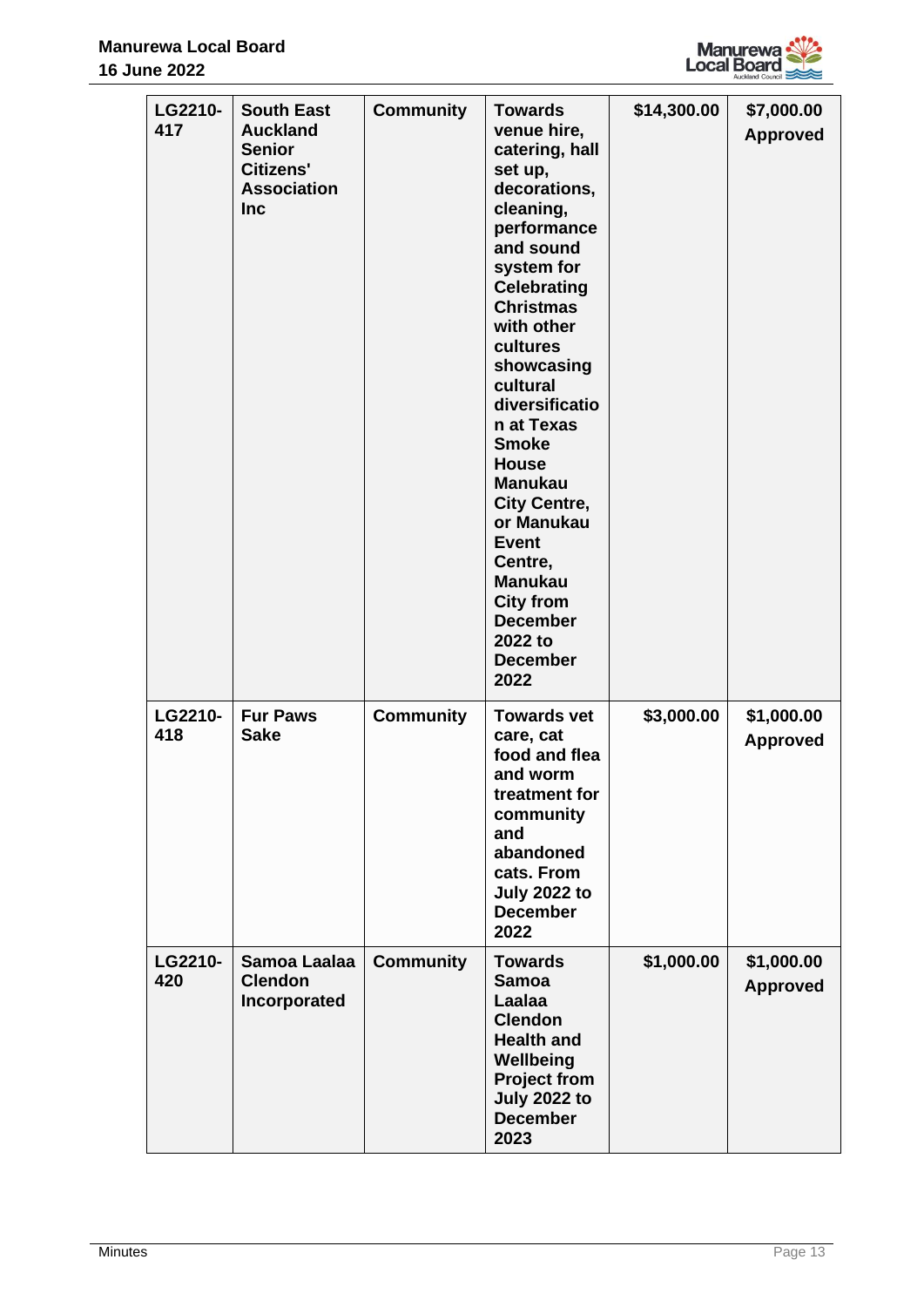

| LG2210-<br>421 | Weymouth<br><b>Residents</b><br>and<br><b>Ratepayers</b><br><b>Assoc</b> | <b>Community</b>               | <b>Towards</b><br>publication<br>costs of the<br>Weymouth<br><b>News. From</b><br>August 2022<br>to December<br>2022                                                           | \$4,000.00 | \$0<br>Decline due<br>to duplicate<br>application |
|----------------|--------------------------------------------------------------------------|--------------------------------|--------------------------------------------------------------------------------------------------------------------------------------------------------------------------------|------------|---------------------------------------------------|
| LG2210-<br>422 | Shane &<br><b>Keshni</b><br><b>Govender</b>                              | <b>Sport and</b><br>recreation | <b>Towards</b><br>purchase of<br>volleyball<br>uniform for<br><b>Masters</b><br>competitions<br>from<br><b>February</b><br>2023 to<br><b>February</b><br>2023                  | \$1,000.00 | \$1,000.00<br><b>Approved</b>                     |
| LG2210-<br>423 | Weymouth<br><b>Playcentre</b>                                            | <b>Community</b>               | <b>Towards the</b><br>purchase<br>and erection<br>of a fale and<br>the purchase<br>of hangi to<br>share at<br><b>Matariki</b><br>Open Day<br>from July<br>2022 to July<br>2022 | \$6,395.00 | \$5,695.00<br><b>Approved</b>                     |
| LG2210-<br>424 | Independent<br>Living<br><b>Charitable</b><br><b>Trust</b>               | <b>Community</b>               | <b>Towards</b><br><b>Senior Tai</b><br>Chi<br>programme<br>costs at<br><b>Leabank</b><br><b>Court from</b><br>May 2022 to<br><b>December</b><br>2022                           | \$1,260.00 | \$1,260.00<br><b>Approved</b>                     |
| LG2210-<br>425 | <b>The Upside</b><br><b>Downs</b><br><b>Education</b><br><b>Trust</b>    | <b>Community</b>               | <b>Towards The</b><br>Gift of<br><b>Speech for</b><br>Manurewa's<br><b>Children</b><br>with Down<br><b>Syndrome</b><br>from July<br>2022 to July<br>2023                       | \$3,000.00 | \$3,000.00<br><b>Approved</b>                     |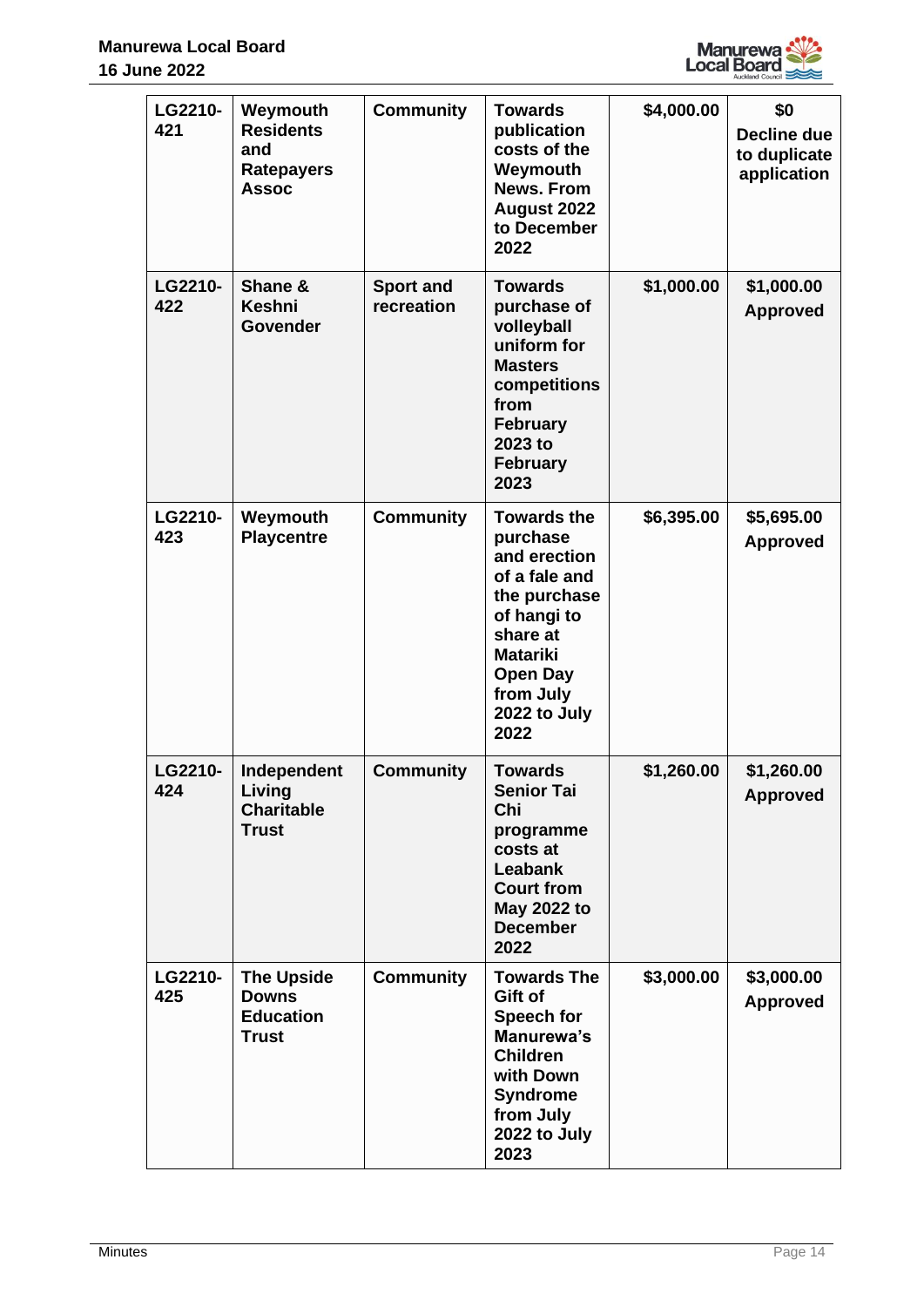

| LG2210-<br>426 | <b>Shivarchan</b><br><b>Senior</b><br><b>Citizens</b><br><b>Association</b> | <b>Community</b> | <b>Towards</b><br>venue hire,<br>operational<br>costs and<br><b>Stardome</b><br>observatory<br>costs for<br><b>Matariki</b><br>celebration<br>at Shiva Hall,<br><b>Manurewa</b><br>marae,<br><b>Manurewa</b><br>high school                          | \$5,000.00  | \$5,000.00                                                    |
|----------------|-----------------------------------------------------------------------------|------------------|------------------------------------------------------------------------------------------------------------------------------------------------------------------------------------------------------------------------------------------------------|-------------|---------------------------------------------------------------|
| LG2210-<br>428 | <b>Manurewa</b><br><b>Business</b><br><b>Association</b><br>Inc.            | <b>Community</b> | <b>Towards</b><br><b>Manurewa</b><br>alley mural<br>beautificatio<br>n from July<br>2022 to<br>August 2022                                                                                                                                           | \$11,500.00 | \$0<br>Decline due<br>to grant<br>round<br>oversubscr<br>ibed |
| LG2210-<br>429 | <b>Friends of</b><br><b>Totara Park</b>                                     | <b>Community</b> | <b>Towards</b><br>signage<br>printing<br>costs and<br>costs of new<br>promotional<br>material for<br><b>Friends of</b><br><b>Tōtara Park</b><br><b>Sustainabilit</b><br>y and<br><b>Promotion</b><br>from July<br>2022 to<br><b>December</b><br>2022 | \$800.00    | \$800.00<br><b>Approved</b>                                   |
| LG2210-<br>430 | Independent<br>Living<br><b>Charitable</b><br><b>Trust</b>                  | <b>Community</b> | <b>Towards</b><br>Mid-Autumn<br><b>Festival</b><br><b>Celebration</b><br>at Leabank<br><b>Court from</b><br><b>September</b><br>2022 to<br><b>September</b><br>2022                                                                                  | \$1,350.00  | \$1,350.00<br><b>Approved</b>                                 |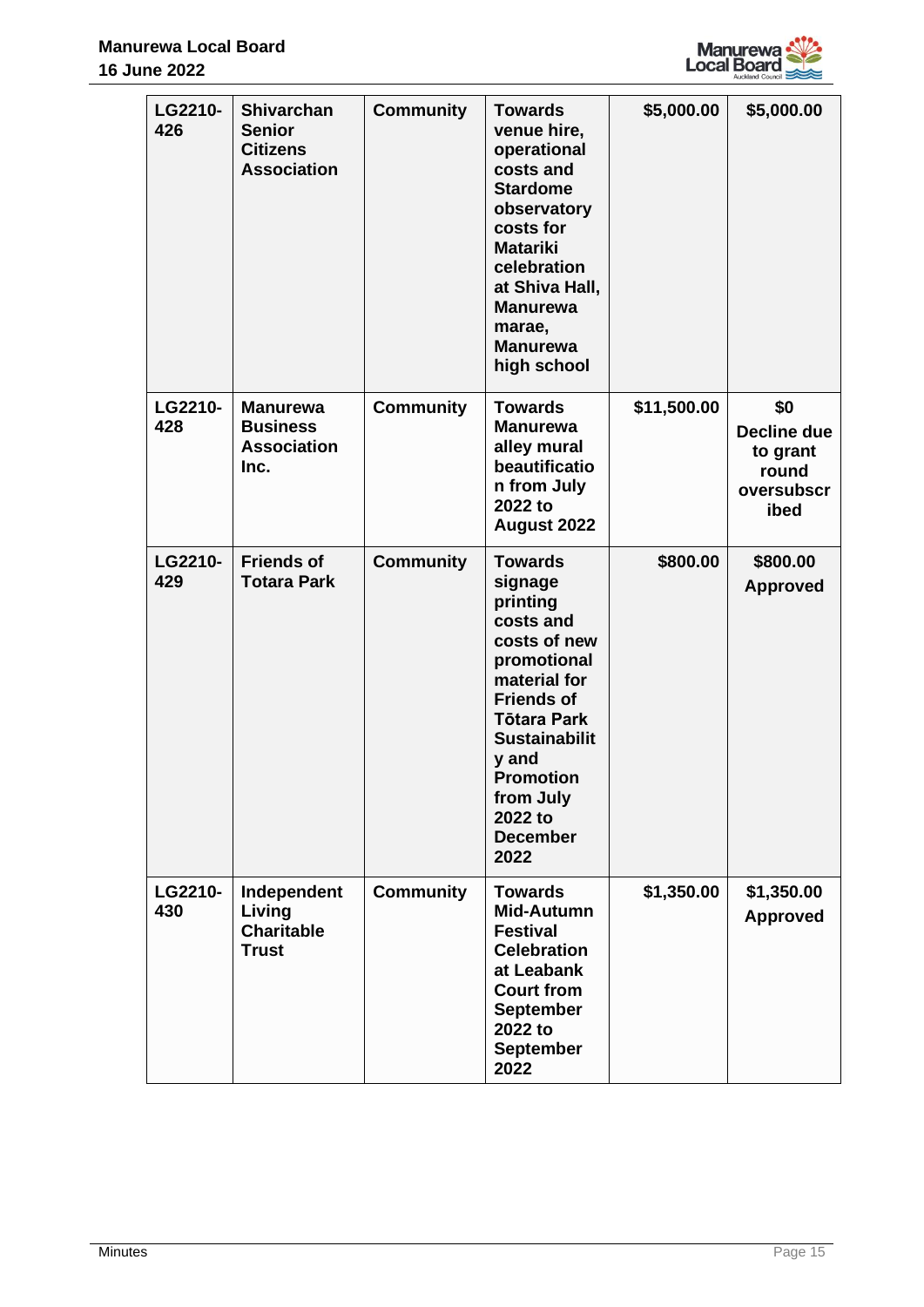

| LG2210-<br>431 | Independent<br>Living<br><b>Charitable</b><br><b>Trust</b>                                   | <b>Community</b>           | <b>Towards</b><br>Mid-Autumn<br><b>Festival</b><br><b>Celebration</b><br>for seniors<br>from Inverell<br>and local<br>residents at<br>Wiri<br><b>Community</b><br>Hall<br>from<br><b>September</b><br>2022 to<br><b>September</b><br>2022 | \$1,704.58 | 1,704.58<br><b>Approved</b>                                   |
|----------------|----------------------------------------------------------------------------------------------|----------------------------|-------------------------------------------------------------------------------------------------------------------------------------------------------------------------------------------------------------------------------------------|------------|---------------------------------------------------------------|
| LG2210-<br>432 | <b>Dhyanne</b><br>Hohepa                                                                     | <b>Community</b>           | <b>Towards</b><br><b>Matariki</b><br>Acknowledg<br>ement<br><b>Dinner from</b><br><b>June 2022 to</b><br><b>June 2022</b>                                                                                                                 | \$1,000.00 | \$0<br>Decline due<br>to grant<br>round<br>oversubscr<br>ibed |
| LG2210-<br>433 | The<br><b>Operating</b><br><b>Theatre Trust</b><br>t/a Tim Bray<br><b>Theatre</b><br>Company | <b>Arts and</b><br>culture | <b>Towards</b><br>venue hire<br>for The<br><b>Whale Rider</b><br>at Vodafone<br><b>Events</b><br>Centre, 770<br><b>Great South</b><br>Road, Wiri,<br><b>Manukau</b><br>from August<br>2022 to<br><b>November</b><br>2022                  | \$1,235.00 | \$0<br>Decline due<br>to grant<br>round<br>oversubscr<br>ibed |
| LG2210-<br>434 | Independent<br>Living<br><b>Charitable</b><br><b>Trust</b>                                   | <b>Community</b>           | <b>Towards</b><br>dumpling/su<br>shi making<br>workshops<br>at Wiri<br><b>Community</b><br><b>Hall from</b><br><b>July 2022 to</b><br><b>February</b><br>2023                                                                             | \$2,134.58 | \$1,000.00<br><b>Approved</b>                                 |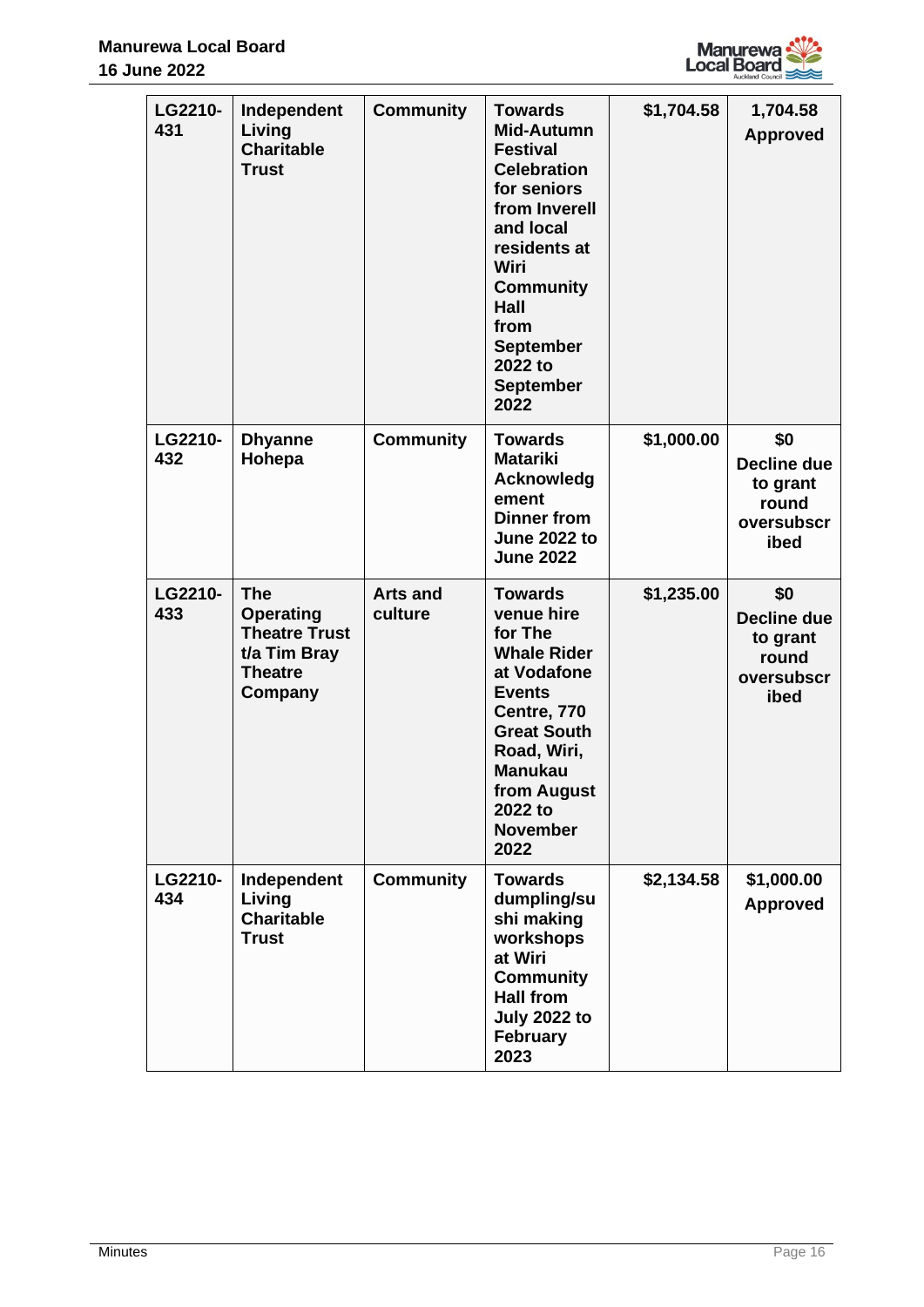

| LG2210-<br>435 | <b>Crystal Kire</b>                                                                                                               | <b>Community</b> | <b>Towards</b><br>catering<br>costs for a<br>three-day<br>study<br>wānanga for<br><b>Manurewa</b><br>whānau at<br><b>Te Kura</b><br>Kaupapa<br>Māori o<br>Manurewa,<br><b>Trounson</b><br>Ave,<br><b>Manurewa</b> in<br>August 2022    | \$1,000.00  | \$1,000.00<br><b>Approved</b>  |
|----------------|-----------------------------------------------------------------------------------------------------------------------------------|------------------|----------------------------------------------------------------------------------------------------------------------------------------------------------------------------------------------------------------------------------------|-------------|--------------------------------|
| LG2210-<br>436 | <b>Te Whakaora</b><br><b>Tangata</b>                                                                                              | <b>Community</b> | <b>Towards</b><br>salary costs<br>for Family<br><b>Restoration</b><br>Programme<br>Delivery at<br>10 Roys<br>Road,<br>Weymouth,<br>Manurewa,<br><b>Auckland</b><br><b>2103 from</b><br><b>July 2022 to</b><br><b>September</b><br>2022 | \$10,000.00 | \$10,000.00<br><b>Approved</b> |
| LG2210-<br>437 | <b>Counties</b><br>Manukau<br><b>Sports</b><br><b>Foundation</b>                                                                  | <b>Community</b> | <b>Towards</b><br><b>Manurewa</b><br>Youth<br><b>Pathways</b><br>Camp at<br><b>YMCA Camp</b><br><b>Adair from</b><br><b>July 2022 to</b><br><b>July 2022</b>                                                                           | \$15,000.00 | \$7,000.00<br><b>Approved</b>  |
| LG2210-<br>440 | Nu'u<br>Potopoto<br><b>Under the</b><br>umbrella of<br>Falelalaga -<br><b>Education,</b><br><b>Cultural Arts</b><br><b>Centre</b> | <b>Community</b> | <b>Towards</b><br><b>Pasefika</b><br><b>Vibes Market</b><br>and Festival<br>from July<br>2022 to<br><b>December</b><br>2023                                                                                                            | \$54,000.00 | \$8,000.00<br><b>Approved</b>  |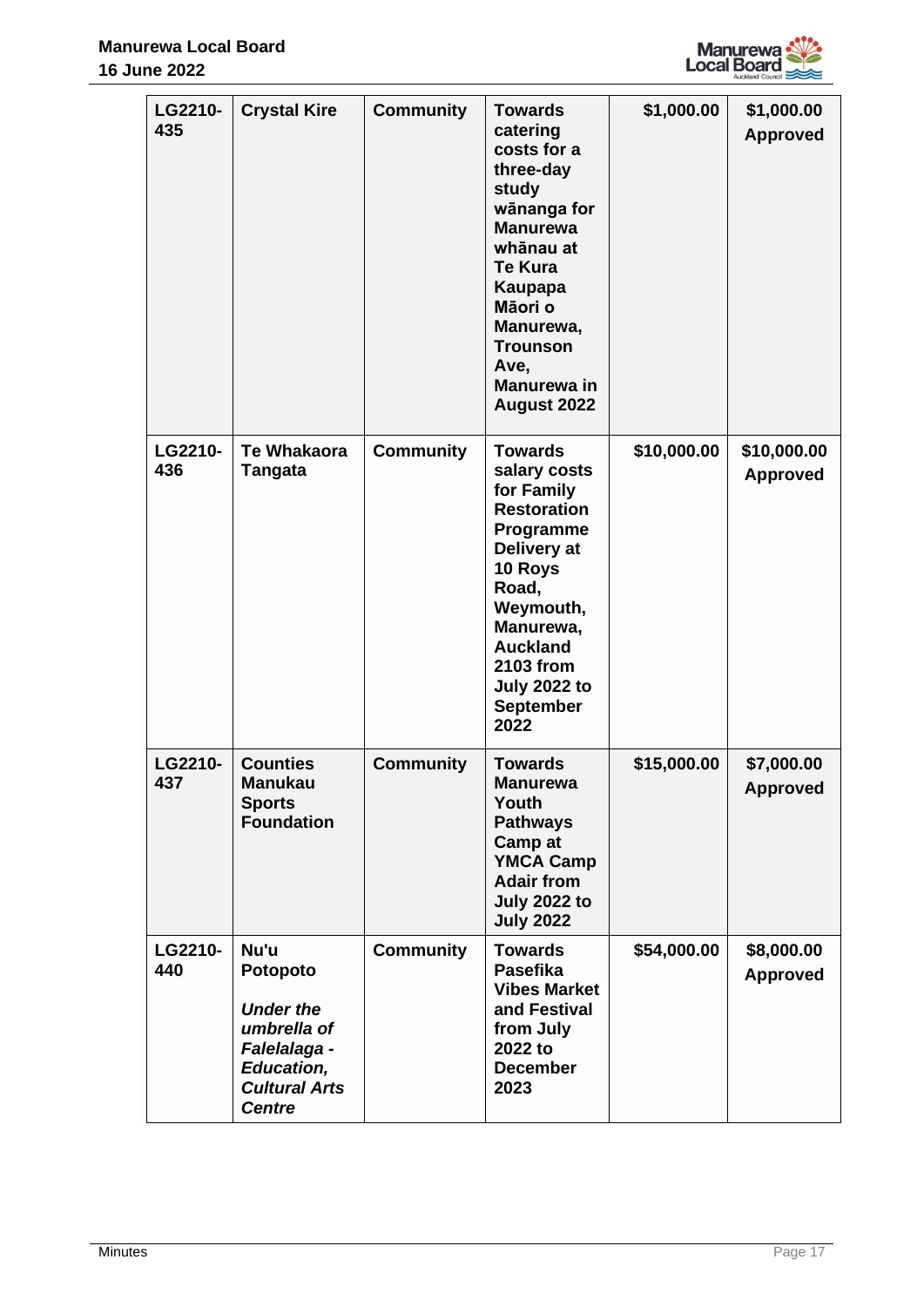

| LG2210-<br>442 | <b>Manurewa</b><br>Youth<br><b>Workers</b><br><b>Support</b><br>Group<br><b>Under the</b><br>umbrella of<br><b>Manurewa</b><br>Youth<br><b>Workers</b><br><b>Support</b><br><b>Group</b> | <b>Community</b>               | <b>Towards the</b><br>purchase of<br>laptop,<br>speaker, wifi<br>portable<br>modem and<br>projector for<br><b>Manurewa</b><br><b>Community</b><br><b>Network at</b><br>various<br>locations in<br><b>Manurewa</b><br>from May<br><b>2022 to May</b><br>2026 | \$2,410.83 | \$2,410.83<br><b>Approved</b>                                 |
|----------------|------------------------------------------------------------------------------------------------------------------------------------------------------------------------------------------|--------------------------------|-------------------------------------------------------------------------------------------------------------------------------------------------------------------------------------------------------------------------------------------------------------|------------|---------------------------------------------------------------|
| LG2210-<br>443 | <b>Mobility Dogs</b><br><b>Assistance</b><br><b>Trust</b>                                                                                                                                | <b>Community</b>               | <b>Towards</b><br>ongoing<br>veterinary<br>costs for<br><b>Mobility</b><br>Dogs in<br><b>Manurewa</b><br>from July<br>2022 to<br><b>September</b><br>2022                                                                                                   | \$2,000.00 | \$2,000.00<br><b>Approved</b>                                 |
| LG2210-<br>444 | Weymouth<br>residents and<br><b>Ratepayers</b><br><b>Society</b><br>Incorporated                                                                                                         | <b>Community</b>               | <b>Towards</b><br>signage<br>costs and<br>installation<br>in Manurewa<br>from July<br>2022 to July<br>2023                                                                                                                                                  | \$425.00   | \$0<br>Decline due<br>to grant<br>round<br>oversubscr<br>ibed |
| LG2210-<br>445 | <b>All Seasons</b><br>Community<br><b>Sports Trust</b>                                                                                                                                   | <b>Sport and</b><br>recreation | <b>Towards</b><br>replacement<br>of heat<br>pump and<br>installation<br>of security<br>cages for the<br>new heat<br>pump and<br>the existing<br>heat pump at<br>21 Alfriston<br>Rd,<br><b>Manurewa</b><br>from July<br>2022 to<br><b>December</b><br>2022   | \$3,878.26 | \$3,878.26<br><b>Approved</b>                                 |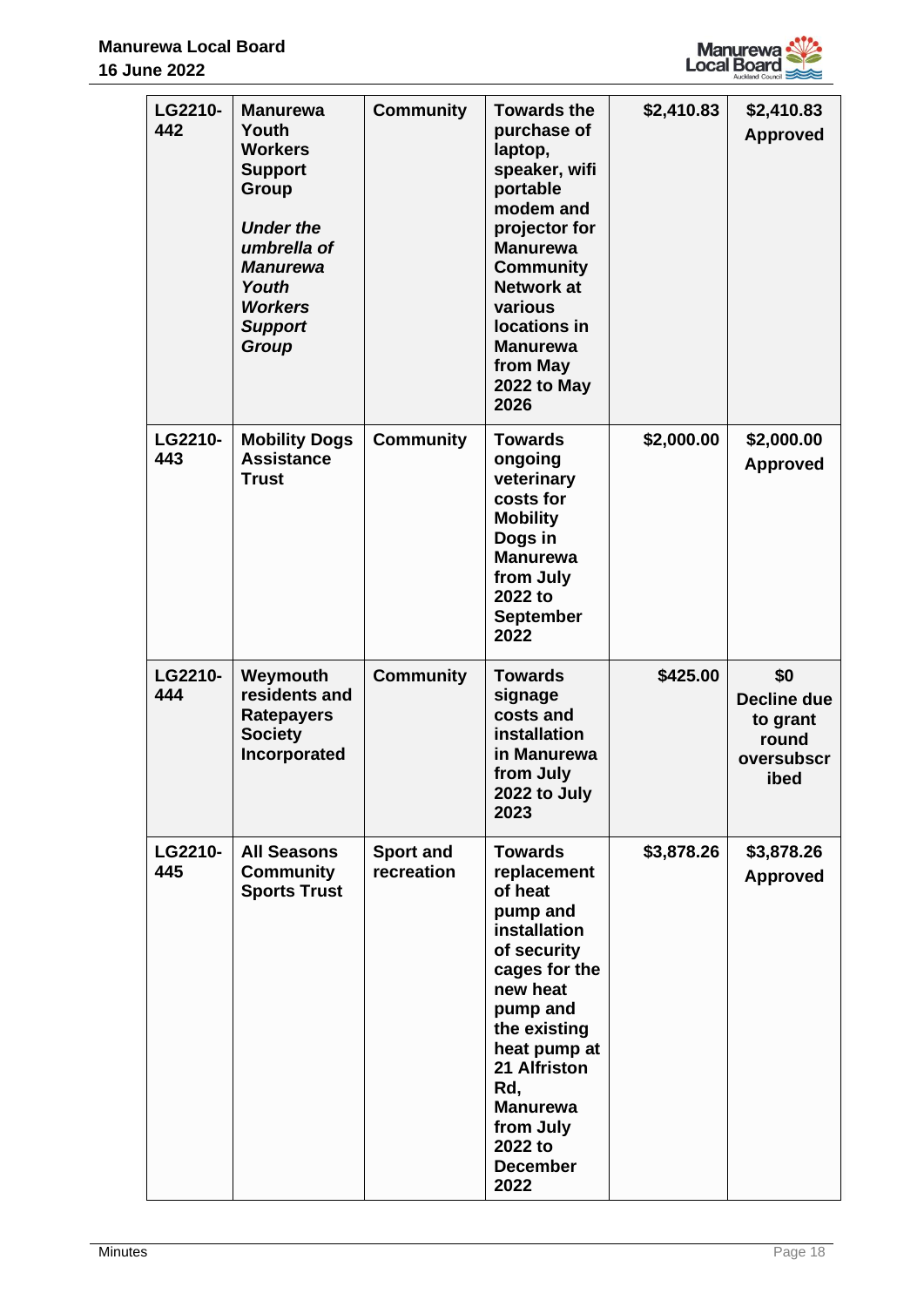

| LG2210-<br>446 | Waiwhakaata<br><b>Performance</b><br><b>Limited</b>           | <b>Arts and</b><br>culture     | <b>Towards</b><br>Waiwhakaat<br>a<br><b>Performance</b><br>website<br>development<br>and project<br>manager<br>costs from<br><b>July 2022 to</b><br>August 2022                | \$5,600.00   | \$0<br><b>Decline due</b><br>to grant<br>round<br>oversubscr<br>ibed |
|----------------|---------------------------------------------------------------|--------------------------------|--------------------------------------------------------------------------------------------------------------------------------------------------------------------------------|--------------|----------------------------------------------------------------------|
| LG2210-<br>447 | <b>Manurewa</b><br><b>Association</b><br><b>Football Club</b> | <b>Sport and</b><br>recreation | <b>Towards the</b><br>cost of<br>building a<br>kitchen<br>container at<br>War<br><b>Memorial</b><br>Park<br><b>Manurewa</b><br>from July<br>2022 to<br><b>December</b><br>2022 | \$105,000.00 | \$28,474.29<br><b>Approved</b>                                       |
| LG2210-<br>448 | <b>Fireplace Arts</b><br>& Media Ltd                          | <b>Arts and</b><br>culture     | <b>Towards</b><br>performer<br>fees at<br><b>Otahuhu</b><br>train station<br>from<br><b>December</b><br>2022 to<br><b>December</b><br>2022                                     | \$2,000.00   | \$0<br><b>Decline due</b><br>to grant<br>round<br>oversubscr<br>ibed |
| <b>Total</b>   |                                                               |                                |                                                                                                                                                                                | \$342,756.45 | \$139,767.00                                                         |

# **22 Manurewa Local Board and Youth Grants Programme 2022/2023**

Resolution number MR/2022/86

MOVED by Chairperson J Allan, seconded by Member K Penney:

# **That the Manurewa Local Board:**

- **a) adopt the Manurewa Local Board Grants Programme 2022/2023 provided as Attachment A**
- **b) adopt the Manurewa Youth Grants Programme 2022/2023 provided as Attachment B.**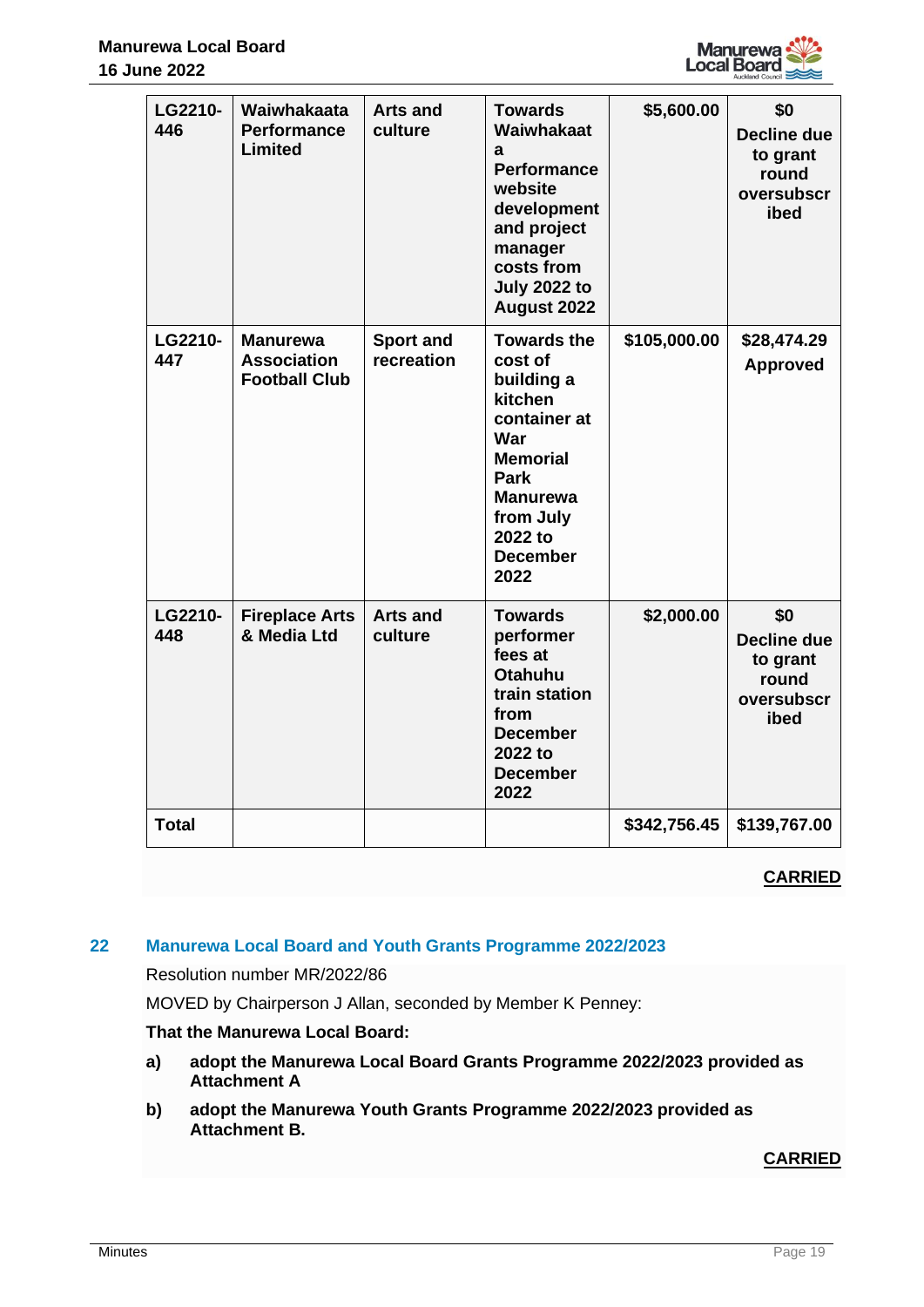

# **23 2022/23 Joint CCO Local Board Engagement Plans and 2021/22 Q3 Update**

Resolution number MR/2022/87

MOVED by Chairperson J Allan, seconded by Member D Pizzini:

# **That the Manurewa Local Board:**

- **a) adopt the Joint Council Controlled Organisations (CCO) Local Board Engagement Plan 2022/2023 as agreed between the local board and Auckland Council's substantive Council-Controlled Organisations: Auckland Transport, Eke Panuku Development Auckland, Tātaki Auckland Unlimited and Watercare (Attachment A)**
- **b) note that the attachments to the Joint CCO Local Board Engagement Plan 2022/2023 will be updated as needed, with changes and updates reported to the local board each quarter**
- **c) authorise the Chair of the local board to sign this agreement on behalf of the local board, alongside representatives from the four CCOs.**

**CARRIED**

# **24 Local board feedback on Auckland Transport's Draft Parking Strategy (2022)**

#### Resolution number MR/2022/88

MOVED by Member K Penney, seconded by Chairperson J Allan:

#### **That the Manurewa Local Board:**

- **a) provide the following feedback, taking into consideration their community's feedback, on the Draft Auckland Parking Strategy (2022):**
	- **i) the board notes the increased importance of having a parking strategy due to the removal of minimum parking requirements for developments under the National Policy Statement on Urban Development**
	- **ii) the board notes that the parking strategy supports other key Auckland Transport and Auckland Council strategies in reducing congestion and emissions**
	- **iii) the board notes there is an inequity to the implementation of these strategies in Manurewa while public transport provision does provide a practical alternative to private car use**

#### *Tiered approach to parking management*

- **iv) the board supports taking a tiered approach to parking management**
- **v) the board notes that most roads in Manurewa are 'Tier 1' roads and, as such, are expected to have little or no changes to management or supply of parking under this strategy**
- **vi) the board supports using Comprehensive Parking Management Plans to plan any large-scale parking changes for Tier 2 and 3 roads, provided that these plans take into account community feedback and local board input**

#### *Strategic Transport Network*

**vii) the board supports repurposing of parking on the Strategic Transport Network for projects to improve the safety or movement of people (such as bus lanes and separated off-road cycle lanes), noting that the stretch of the Great South Road between Beaumont's Bridge and the Takanini Interchange is a priority area for this to be carried out**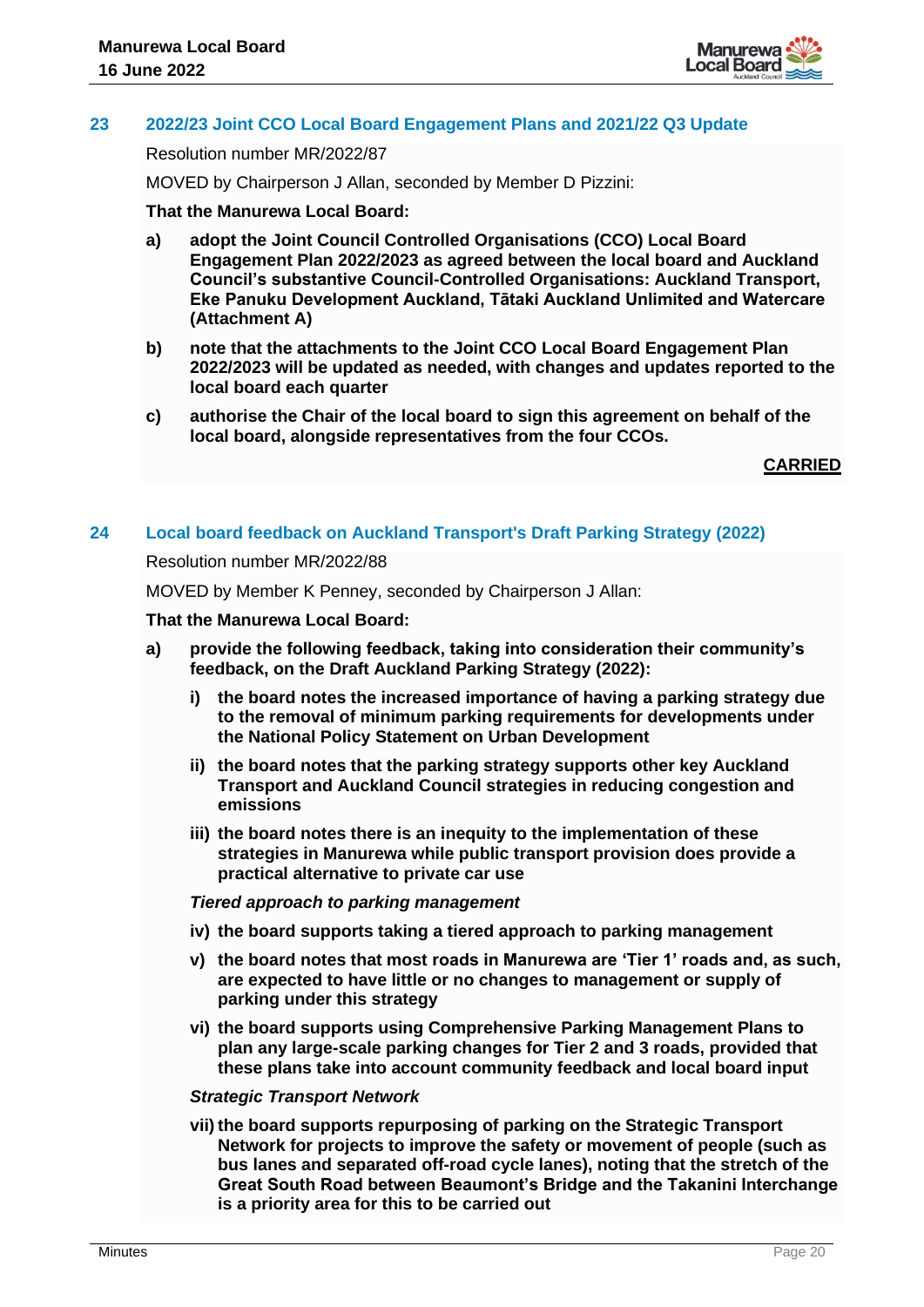

#### *Parking Policies*

- **viii)the board supports reinvestment of surplus parking revenue in the transport system to deliver strategic objectives**
- **ix) parking charges should not be used as a purely revenue gathering tool, and should never be set to maximise revenue**
- **x) the board does not support charging for parking at Park and Ride facilities as this discourages the use of public transport and disadvantages lowincome public transport users, increasing the inequity of public transport provision**
- **xi) if charging is to be introduced at Park and Ride facilities, this should only be considered where provision of feeder services (buses or on-demand ride shares) and cycling infrastructure is sufficient to give customers a practical alternative to using the Park and Ride**

#### *Other feedback*

- **xii) the board requests that Auckland Transport include in its advocacy to Government rule changes that would allow local authorities to restrict parking of trucks on residential streets and outside schools or community facilities with high traffic volumes, where this creates health and safety risks for other road users**
- **xiii) the board requests that Auckland Transport undertake further development of its policy prohibiting parking on berms to account for:**
	- **A) the removal of minimum parking requirements for developments under the National Policy Statement on Urban Development**
	- **B) the need to increase street tree planting under the Urban Ngahere strategy**
	- **C) any effects on road safety for active mode users.**

# **CARRIED**

#### **25 Local board feedback on the council's preliminary response to the National Policy Statement on Urban Development 2020 and the Resource Management (Enabling Housing Supply and Other Matters) Amendment Act 2021**

Resolution number MR/2022/89

MOVED by Chairperson J Allan, seconded by Member K Penney:

#### **That the Manurewa Local Board:**

- **a) note the council's preliminary response to the National Policy Statement on Urban Development 2020 and the Resource Management (Enabling Housing Supply and Other Matters) Amendment Act 2021**
- **b) note the feedback received from Aucklanders on the council's preliminary response during the three-week public consultation in April and May 2022**
- **c) provide the following feedback as the local board's response to the council's preliminary response, to be considered by the Planning Committee in preparation of the proposed intensification plan change for notification in August 2022:**
	- **i) the board remains opposed to the increased intensification rules imposed by the National Policy Statement on Urban Development 2020 and the Resource Management (Enabling Housing Supply and Other Matters) Amendment Act 2021. We do not agree with requiring intensive development**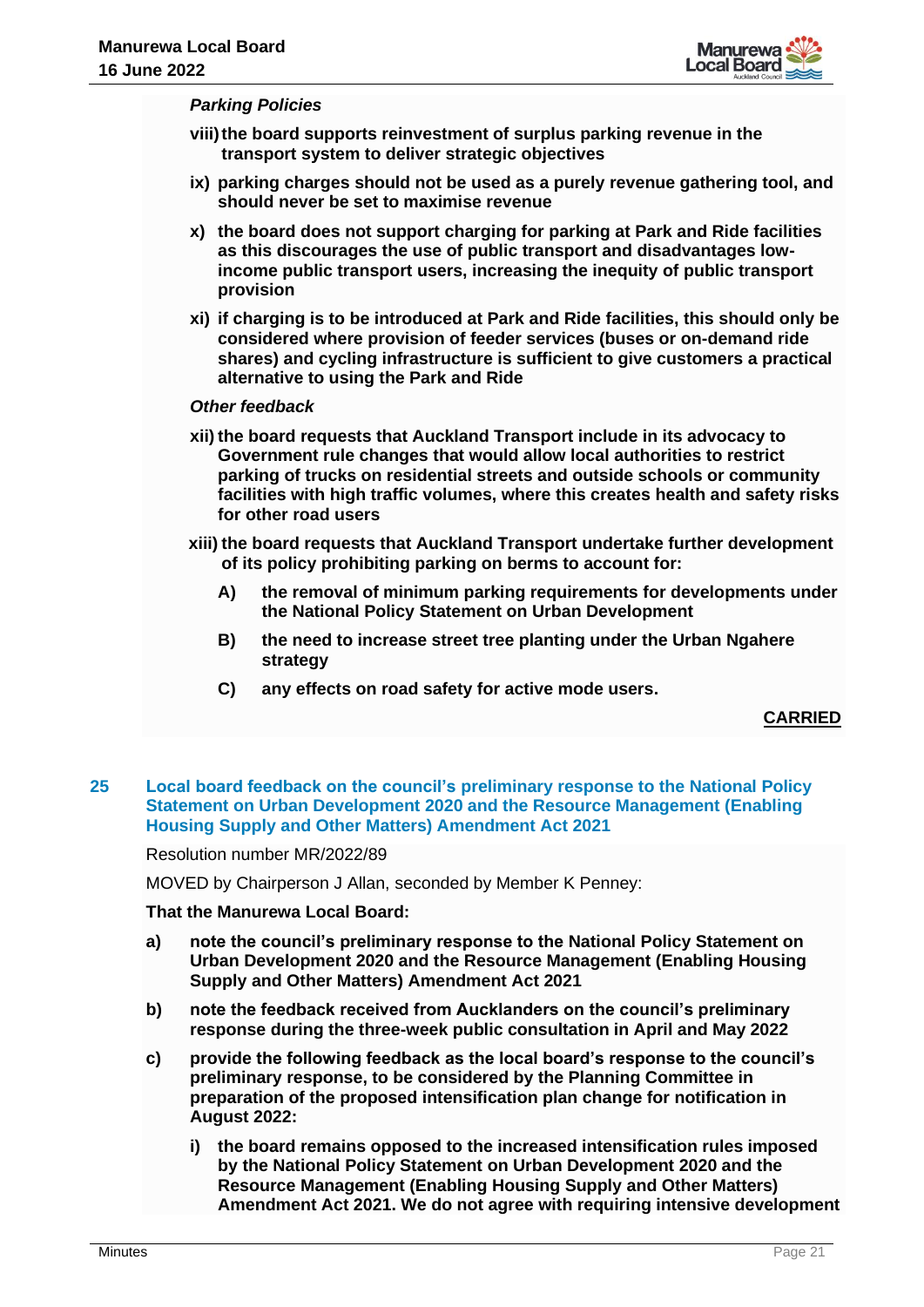

**across the city regardless of infrastructure provision, and without due consideration of the views of local communities. These changes will increase housing intensification in areas that were never planned for such high density, and which lack the infrastructure to cope with it. While we accept that Auckland Council is required to apply these new rules, our feedback below on how council proposes to apply these rules should not be taken as an endorsement of the rules themselves**

#### *Requirements for intensification*

- **ii) the board supports in principle the council's proposed walkable catchment definitions. Development of areas where zoning is to be increased due to this process should ideally follow a staged approach. This would mean that properties closest to the city / metropolitan / town centre or rapid transit stop are developed first, then as higher density is achieved, development is progressed further out within the walkable catchment**
- **iii) the board requests that Auckland Council considers rezoning the area of Light Industrial Zoning on Great South Road adjacent to Te Mahia train station to Mixed Use Zoning as part of this plan change. We believe that this would allow for developments that would be more compatible with the residential zoning in that area, particularly as the residential zoning will be becoming more intensive as part of this plan change**

# *Council-identified qualifying matters*

- **iv) the board supports the proposal to include special character areas of high quality as a qualifying matter. Special character area rules will need to be written in a way that preserves the current Auckland Unitary Plan zoning rules for these areas. Otherwise, the special character of these areas will be eroded over time, and would also result in the removal of large numbers of non-protected trees from private property due to development**
- **v) the board supports the proposed residential special character areas of high quality that have been identified. The Hillpark Special Character Area was included in the Auckland Unitary Plan through a process that included consultation with the local community, and we are pleased to see it is proposed to be retained**
- **vi) the board supports the proposed business special character areas of high quality that have been identified, noting that there are no business special character areas in Manurewa**
- **vii)reverse sensitivity effects at the interface of special character areas with more intensive zones will require careful management in the zone rules if the preservation of special character is to be meaningful. Proximity to a special character area should be included as a qualify matter to ensure there is a gradual increase in the height of developments as distance from the special character area increases**
- **viii)the board supports the proposal to include areas in urban Auckland with long-term infrastructure constraints as a qualifying matter**
- **ix) provision of public open space will become increasingly important as intensification takes effect in our suburban areas. The board requests that this is reflected by including 'lack of public open space provision' as a qualifying matter**
- **x) the board requests that Significant Ecological Areas are included as a qualifying matter, as protection of our Urban Ngahere and bush remnants should be prioritised even as intensification increases.**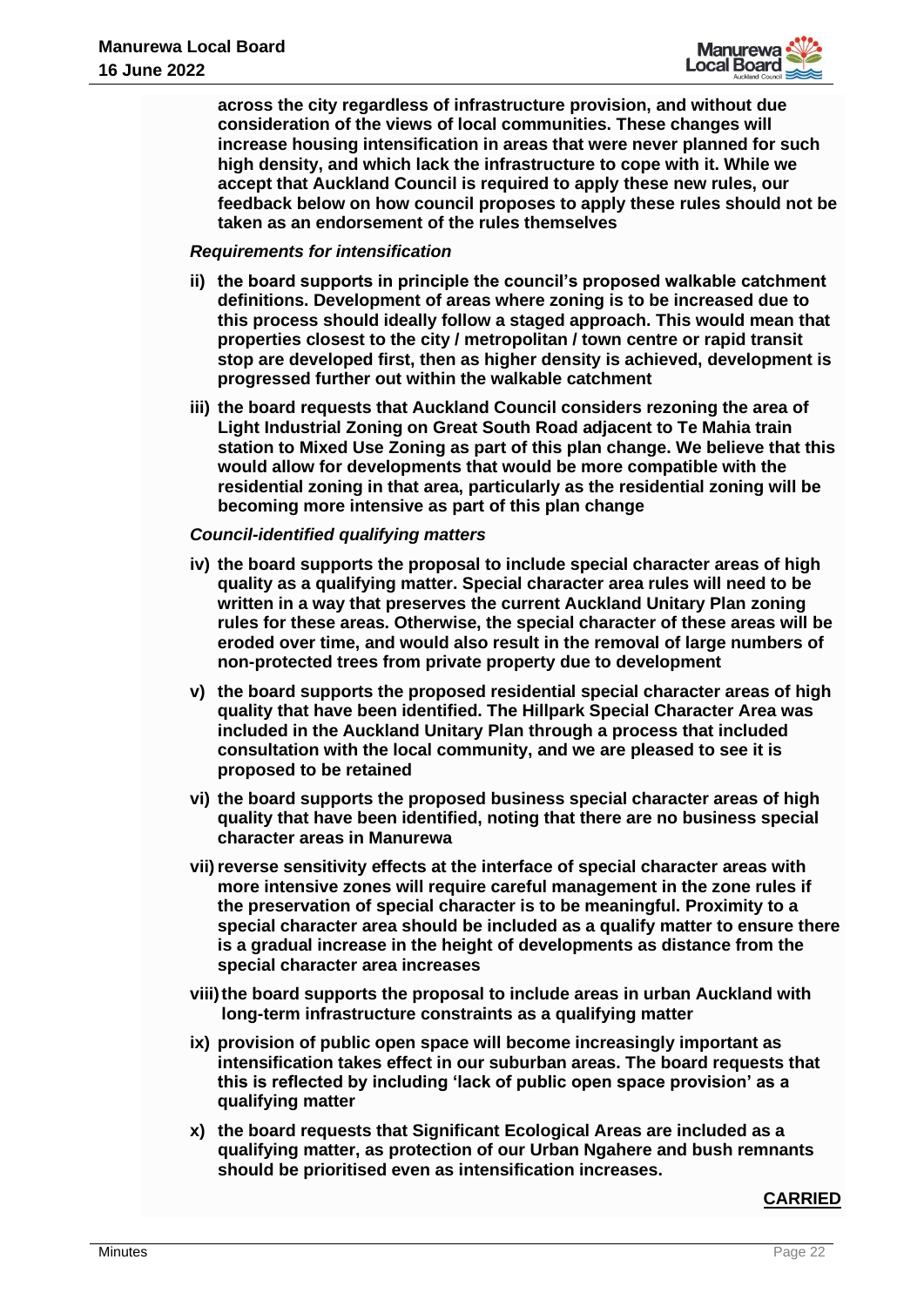

#### **26 Local board feedback on proposed supporting plan changes to accompany the Medium Density Residential Standards and National Policy Statement on Urban Development plan change**

Resolution number MR/2022/90

MOVED by Chairperson J Allan, seconded by Member K Penney:

#### **That the Manurewa Local Board:**

- **a) note the content outlined in the agenda report relating to the development of draft plan changes and variations to the Auckland Unitary Plan to be considered for notification at the August 2022 Planning Committee meeting together with the Intensification Planning Instrument on medium density residential standards and implementing Policies 3 and 4 of the National Policy Statement on Urban Development 2020**
- **b) provide the following feedback as the local board's response to the matters discussed in this report:**
	- **i)** *Transport* 
		- **A) the board did not support the removal of minimum car parking requirements, which was required under the National Policy Statement on Urban Development**
		- **B) the board supports using all remaining available tools to retain parking and access standards in the Auckland Unitary Plan**
		- **C) the board supports the proposed changes to access standards, as follows:** 
			- **1) including the number of dwellings as an alternative trigger for determining vehicle access width standards**
			- **2) changes to tiered access requirements to ensure that pedestrian access and safety are prioritised, and that the efficiency and convenience of vehicle access for all user groups are improved**
			- **3) changes to residential access standards to prioritise pedestrian safety and access, and cater for people of all ages and abilities as part of a well-functioning urban environment**
			- **4) introducing lighting standards for vehicle access, car parking areas, private pedestrian access and for connecting elements such as stairs or ramps**
			- **5) requirements for applicants to demonstrate how ongoing maintenance and operational costs and responsibilities for landowners will be managed**
		- **D) the board supports the proposed parking standard changes, including:** 
			- **1) updating accessible parking requirements**
			- **2) increasing private pedestrian access widths**
			- **3) requiring loading spaces on residential sites where there is no onsite parking**
			- **4) applying new cycling parking and access requirements to all residential developments that do not have a dedicated garage or basement carpark**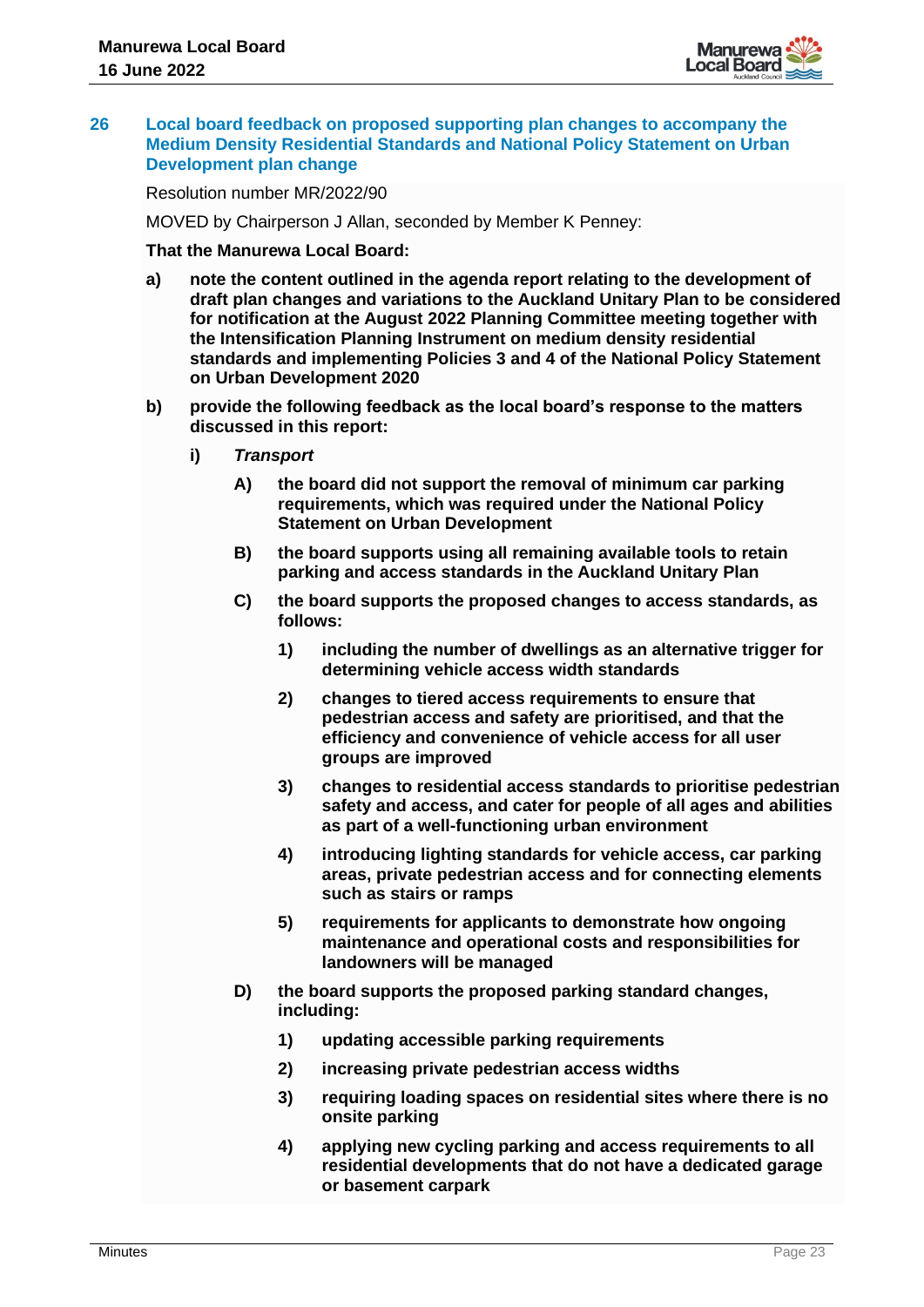

- **5) requiring any new covered carpark and 50 per cent of covered visitor car park bays associated with a residential unit to have the appropriate ducting and wiring in place to enable future EV charger installation**
- **ii)** *Notable trees - Schedule 10*
	- **A) the board supports updating the Auckland Unitary Plan notable tree schedule 10 and adding new notable trees**
	- **B) the board recommends that Auckland Council undertakes an information campaign to inform the public as to how they can nominate trees for protection as notable trees, noting that there are currently no tree nominations being investigated in the Manurewa local board area**
- **iii)** *Historic heritage - Schedule 14*
	- **A) the board supports updating the historic heritage places listed in Schedule 14 of the Auckland Unitary Plan where the criteria and thresholds for scheduling are satisfied, noting that there are currently no proposed additions within the Manurewa local board area**
- **iv)** *Variations to incomplete plan changes*
	- **A) the board notes the required variations to incomplete plan changes to incorporate the Government's Medium Density Residential Standards, further noting that none of the listed plan changes are within the Manurewa local board area.**

# **27 Community Facilities Network Plan revised Action Plan (2022)**

#### Resolution number MR/2022/91

MOVED by Chairperson J Allan, seconded by Member K Penney:

#### **That the Manurewa Local Board:**

- **a) receive the revised Community Facilities Network Plan Action Plan (2022), provided in Attachment A**
- **b) note that action 158 is the board's One Local Initiative project, developing a multiuse community space and upgrading sports facilities in Manurewa War Memorial Park, and that this action is 'Not programmed subject to funding availability'**
- **c) the board requests that Governing Body considers decoupling the elements of action 158 to allow for components of the redevelopment of Manurewa War Memorial Park to be delivered as funding becomes available**
- **d) note Key Issue 4 in the Long-term Plan 2021-31 that sets a direction for community services to be delivered differently and with less reliance on delivery through council facilities**
- **e) in conjunction with action 164 (understanding community services currently provided by council and third parties), request additional actions and information in the Action Plan that outline how Key Issue 4 of the Long-term Plan 2021-31 will be implemented and facility-based services transitioned over the next few years with a focus on providing sufficient notice and support to manage the impact on customers**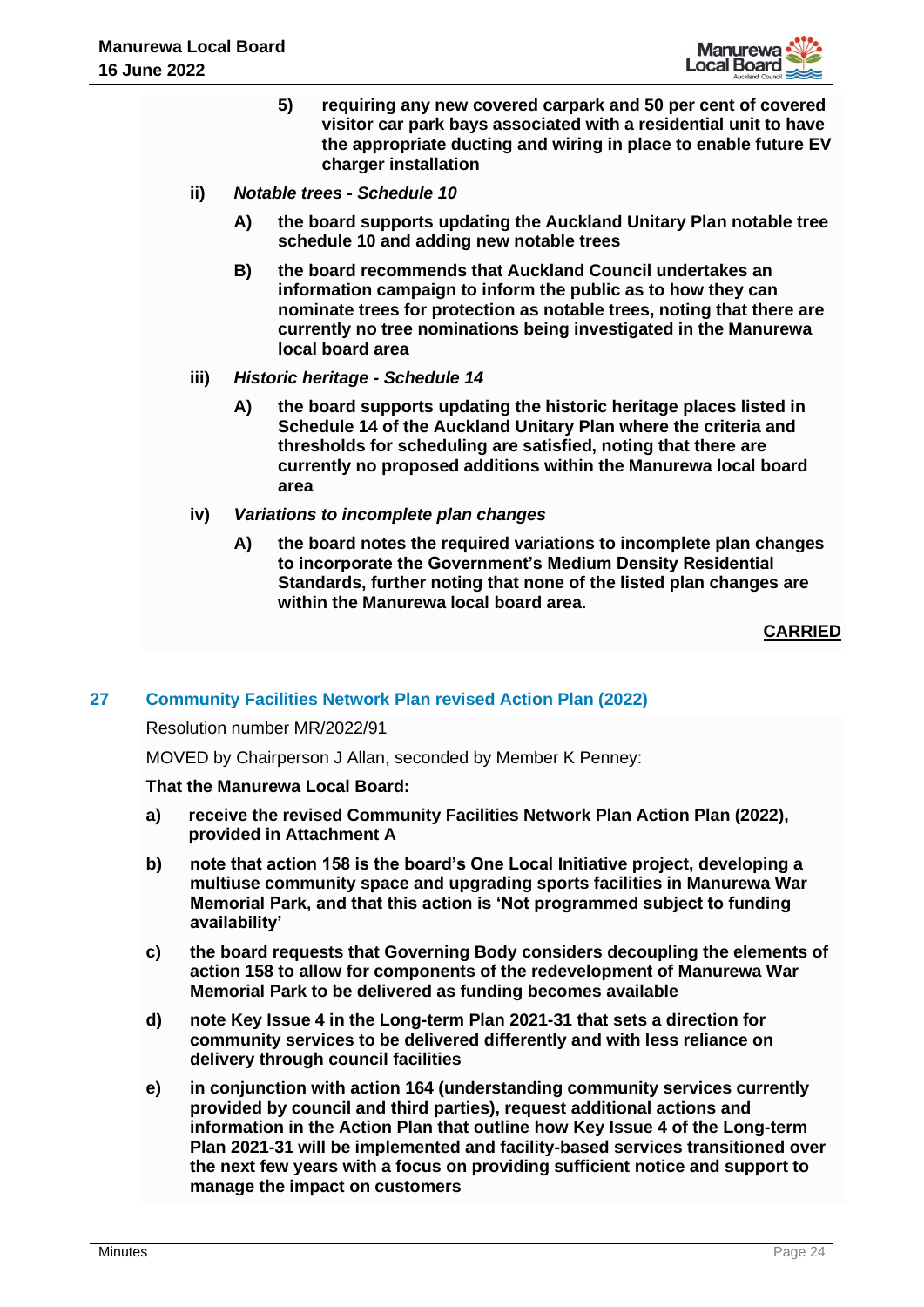

- **f) note the decision of the Governing Body to allocate increased local board decision-making over local community services (GB/2021/137) and the need for high quality information, analysis and advice for local boards to consider appropriate service levels for their communities in the future**
- **g) notes action 162 in the Action Plan which currently states 'investigate how to approach local and regional planning for community services taking into account delegated decision making' is not currently programmed**
- **h) request wording in action 162 be amended to 'allocated' decision making rather than 'delegated' decision making, the description further clarified to ensure the focus is on providing information and advice to local boards on community service needs and priorities in local areas, and request this action be prioritised so the information is available in time for Local Board Plan development in 2023**
- **i) request that each action in the Plan clarify the respective governance role of local boards and the Governing Body so staff and the public understand the shared governance responsibilities in council facilities and community services provision**
- **j) request the Community Facilities Network Plan which sets the strategic direction for the Action Plan be reviewed from a first principles basis to incorporate significant strategic shifts in council policy and planning since 2015 in areas such as shared governance, Māori outcomes, climate action, and improving equity of access, and funding of, community services.**

# **28 Draft Auckland golf investment plan**

As per paragraph 57 of the report a memo was provided to board members.

The memo and associated attachments were tabled at the meeting.

A copy has been placed on the official minutes and is available on the Auckland Council website as a minutes attachment.

Resolution number MR/2022/92

MOVED by Chairperson J Allan, seconded by Member D Pizzini:

# **That the Manurewa Local Board:**

**a) does not support the draft Auckland golf investment plan titled** *Where all Aucklanders benefit from publicly owned golf land* **attached to this report (Attachment A).**

# **CARRIED**

# **Attachments**

- A 16 June 2022: Manurewa Local Board Item 28 Draft Auckland golf investment plan memo
- B 16 June 2022: Manurewa Local Board Item 28 Draft Auckland golf investment plan Attachment A: People's Panel submissions for Manurewa Local Board
- C 16 June 2022: Manurewa Local Board Item 28 Draft Auckland golf investment plan Attachment B: Have Your Say submissions for Manurewa Local Board
- D 16 June 2022: Manurewa Local Board Item 28 Draft Auckland golf investment plan Attachment C: Mana whenua submissions
- E 16 June 2022: Manurewa Local Board Item 28 Draft Auckland golf investment plan Attachment D: Submissions from leaseholders, the golf sector and the sport and recreation sector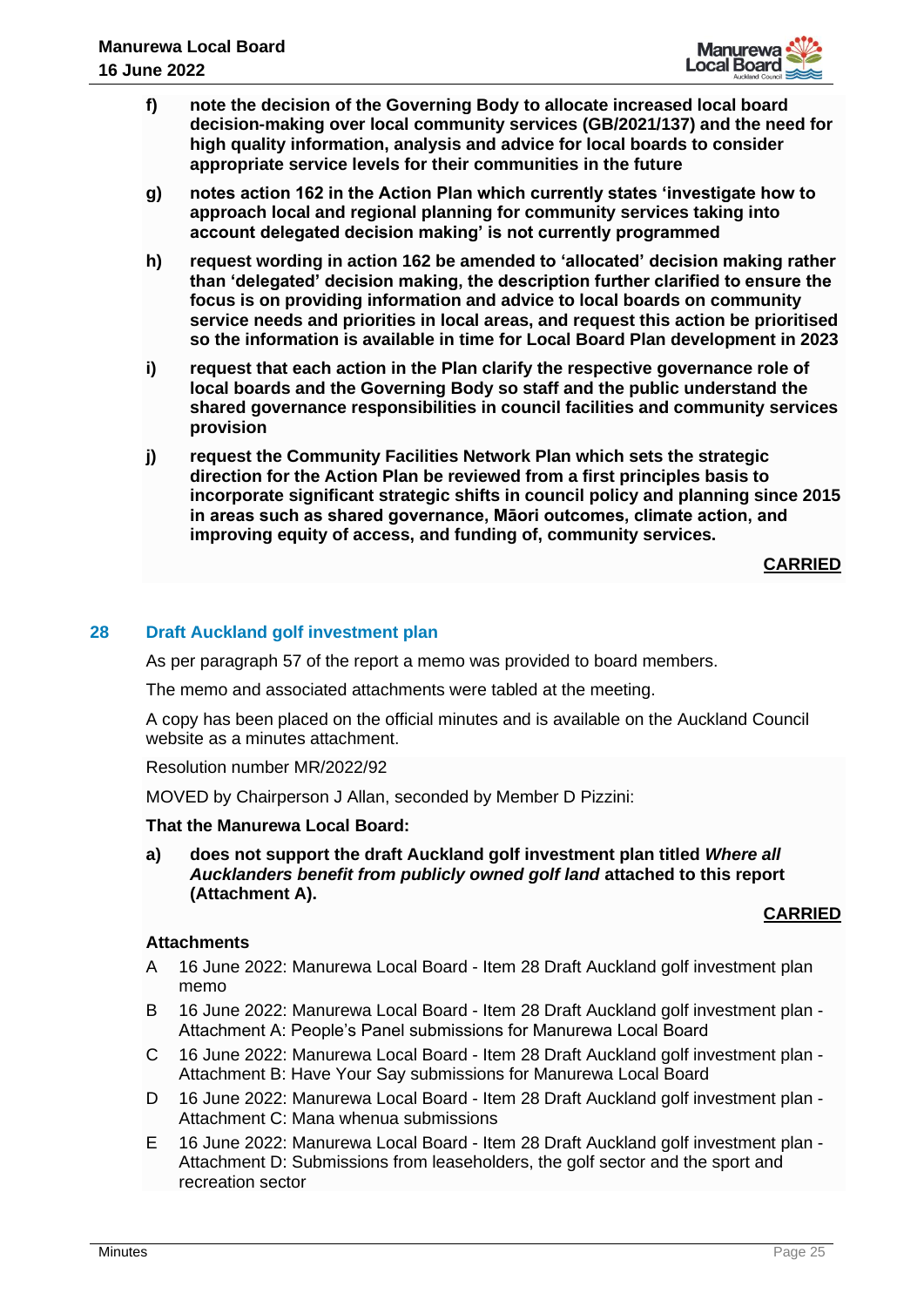

# **29 For Information: Reports referred to the Manurewa Local Board**

Resolution number MR/2022/93

MOVED by Deputy Chairperson M Moore, seconded by Member K Penney:

# **That the Manurewa Local Board:**

**a) whiwhi / receive the following information from other local board and governing body committee meetings:**

| No.            | <b>Report Title</b>                                                                                                                                                                         | <b>Item</b><br>no. | <b>Meeting Date</b> | <b>Governing Body</b><br><b>Committee or Council</b><br><b>Controlled</b><br><b>Organisation or Forum</b><br>or Local Board |
|----------------|---------------------------------------------------------------------------------------------------------------------------------------------------------------------------------------------|--------------------|---------------------|-----------------------------------------------------------------------------------------------------------------------------|
| 1              | <b>Franklin Local Board</b><br>consultation feedback and<br>input into the Annual<br><b>Budget 2022-2023</b>                                                                                | 11                 | 10 May 2022         | <b>Franklin Local Board</b><br>resolutions circulated<br>to all local boards for<br>their information                       |
| $\overline{2}$ | <b>Health, Safety and</b><br><b>Wellbeing Report</b>                                                                                                                                        | 9                  | 17 May 2022         | <b>Audit and Risk</b><br><b>Committee resolutions</b><br>circulated to all local<br>boards for their<br>information         |
| 3              | Notice of Motion: Member J<br>Rose to recommend that<br><b>Auckland Transport</b><br>investigate, standardise<br>and reduce the cost for<br><b>ANZAC Traffic</b><br><b>Management Plans</b> | $12 \overline{ }$  | 25 May 2022         | <b>Whau Local Board</b><br>resolutions circulated<br>to all local boards for<br>their information                           |

# **CARRIED**

# **30 Manurewa Local Board Governance Forward Work Calendar - June 2022**

Resolution number MR/2022/94

MOVED by Deputy Chairperson M Moore, seconded by Member D Pizzini:

# **That the Manurewa Local Board:**

**a) tuhi ā-taipitopito / note the Governance Forward Work Calendar.**